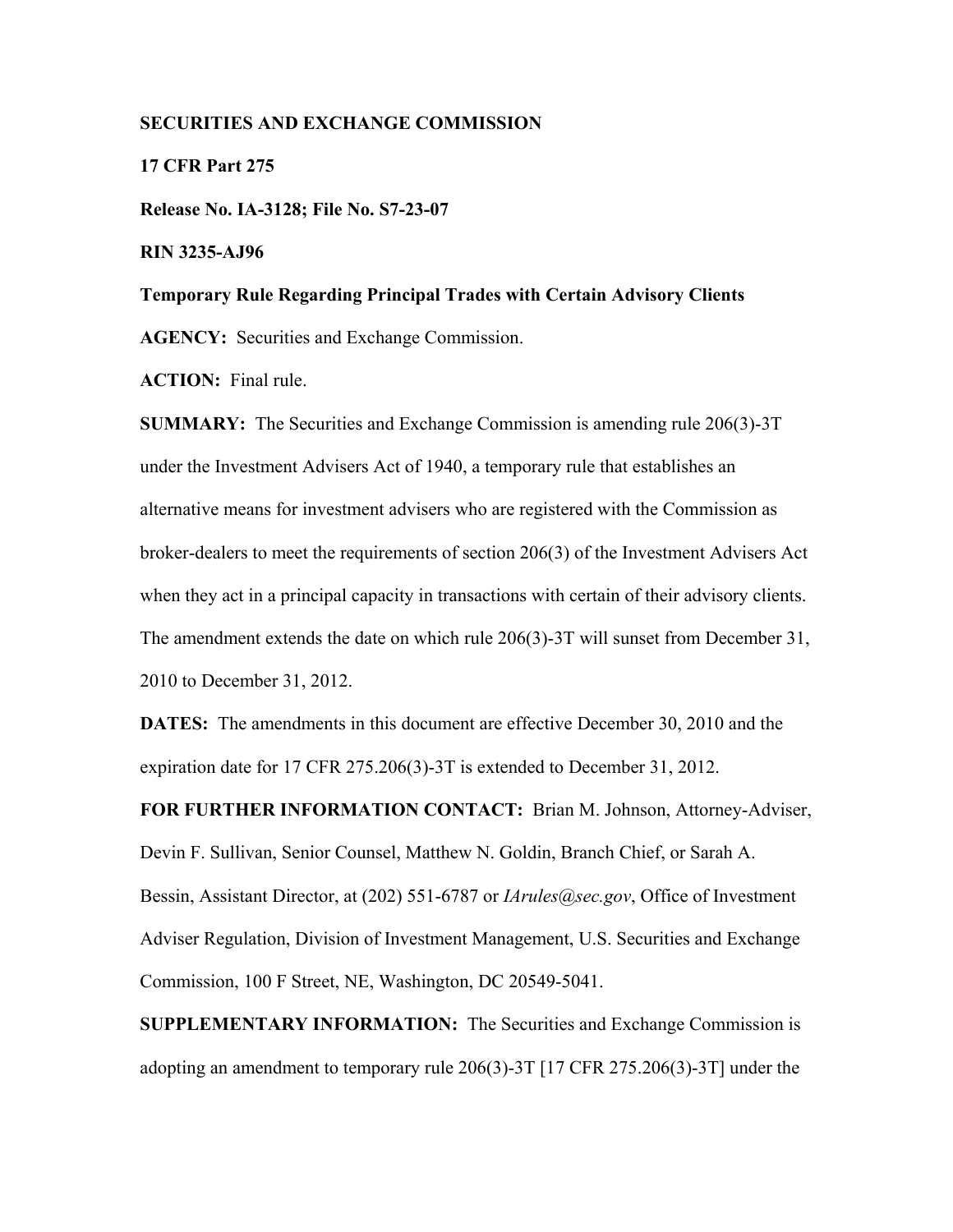Investment Advisers Act of 1940 [15 U.S.C. 80b] that extends the date on which the rule will sunset from December 31, 2010 to December 31, 2012.

## **I. BACKGROUND**

 On September 24, 2007, we adopted, on an interim final basis, rule 206(3)-3T, a temporary rule under the Investment Advisers Act of 1940 (the "Advisers Act") that provides an alternative means for investment advisers who are also registered as brokerdealers to meet the requirements of section 206(3) of the Advisers Act when they act in a principal capacity in transactions with certain of their advisory clients.<sup>[1](#page-1-0)</sup> In December [2](#page-1-1)009, we extended the rule's sunset period by one year to December 31, 2010.<sup>2</sup>

 On July 21, 2010, President Obama signed into law the Dodd-Frank Wall Street Reform and Consumer Protection Act (the "Dodd-Frank Act").<sup>[3](#page-1-2)</sup> Under section 913 of the Dodd-Frank Act, we are required to conduct a study, and provide a report to Congress, concerning the obligations of broker-dealers and investment advisers, including the standards of care applicable to those intermediaries and their associated

<span id="page-1-0"></span> $\frac{1}{1}$  Rule 206(3)-3T [17 CFR 275.206(3)-3T]. All references to rule 206(3)-3T and the various sections thereof in this release are to 17 CFR 275.206(3)-3T and its corresponding sections. *See also Temporary Rule Regarding Principal Trades with Certain Advisory Clients*, Investment Advisers Act Release No. 2653 (Sep. 24, 2007) [72 FR 55022 (Sep. 28, 2007)] ("2007 Principal Trade Rule Release").

<span id="page-1-1"></span><sup>2</sup> *See Temporary Rule Regarding Principal Trades with Certain Advisory Clients*, Investment Advisers Act Release No. 2965 (Dec. 23, 2009) [74 FR 69009 (Dec. 30, 2009)] ("2009 Extension Release") and *Temporary Rule Regarding Principal Trades with Certain Advisory Clients*, Investment Advisers Act Release No. 2965A (Dec. 31, 2009) [75 FR 742 (Jan. 6, 2010)] (making a technical correction to the 2009 Extension Release).

<span id="page-1-2"></span><sup>3</sup> Pub. L. No. 111-203, 124 Stat. 1376 (2010).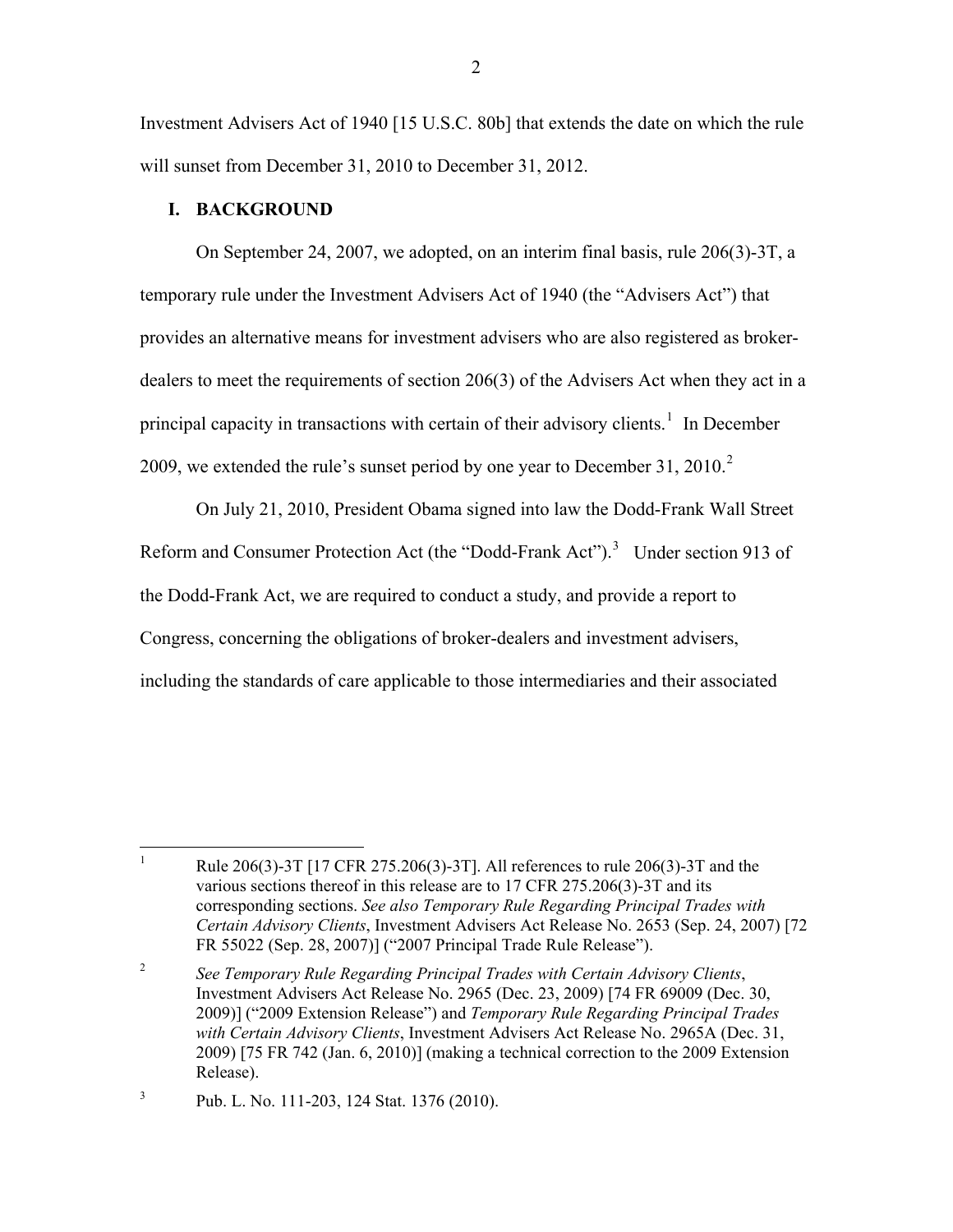persons.<sup>[4](#page-2-0)</sup> We intend to deliver the report concerning this study, as required by the Dodd-Frank Act, no later than January 21, 2011.<sup>[5](#page-2-1)</sup>

 Section 913 of the Dodd-Frank Act also authorizes us to promulgate rules concerning, among other things, the legal or regulatory standards of care for brokerdealers, investment advisers, and persons associated with these intermediaries for providing personalized investment advice about securities to retail customers. In enacting any rules pursuant to this authority, we are required to consider the findings, conclusions, and recommendations of the mandated study. The study and our consideration of the need for further rulemaking pursuant to this authority are part of our broader consideration of the regulatory requirements applicable to broker-dealers and investment advisers in connection with the Dodd-Frank Act.<sup>[6](#page-2-2)</sup>

In light of these legislative developments, we proposed on December 1, 2010 to extend the date on which rule 206(3)-3T will sunset for a limited amount of time, from December 31, 2010 to December 31, 2012.<sup>[7](#page-2-3)</sup> We received 10 comment letters addressing

<span id="page-2-0"></span> $\frac{1}{4}$  *See generally* section 913 of the Dodd-Frank Act and *Study Regarding Obligations of Brokers, Dealers, and Investment Advisers*, Investment Advisers Act Release No. 3058 (July 27, 2010) [75 FR 44996 (July 30, 2010)].

<span id="page-2-1"></span><sup>5</sup> *See* section 913(d)(1) of the Dodd-Frank Act (requiring us to submit the study to Congress no later than six months after the date of enactment of the Dodd-Frank Act).

<span id="page-2-2"></span><sup>6</sup> The study mandated by section 913 of the Dodd-Frank Act is one of several studies and other actions relevant to the regulation of broker-dealers and investment advisers mandated by that Act. *See, e.g.*, section 914 of the Dodd-Frank Act (requiring the Commission to review and analyze the need for enhanced examination and enforcement resources for investment advisers); section 919 of the Dodd-Frank Act (authorizing the Commission to issue rules designating documents or information that shall be provided by a broker or dealer to a retail investor before the purchase of an investment product or service by the retail investor).

<span id="page-2-3"></span><sup>7</sup> *See Temporary Rule Regarding Principal Trades with Certain Advisory Clients,*  Investment Advisers Act Release No. 3118 (Dec. 1, 2010), [75 FR 75650 (Dec. 6, 2010)] ("Proposing Release").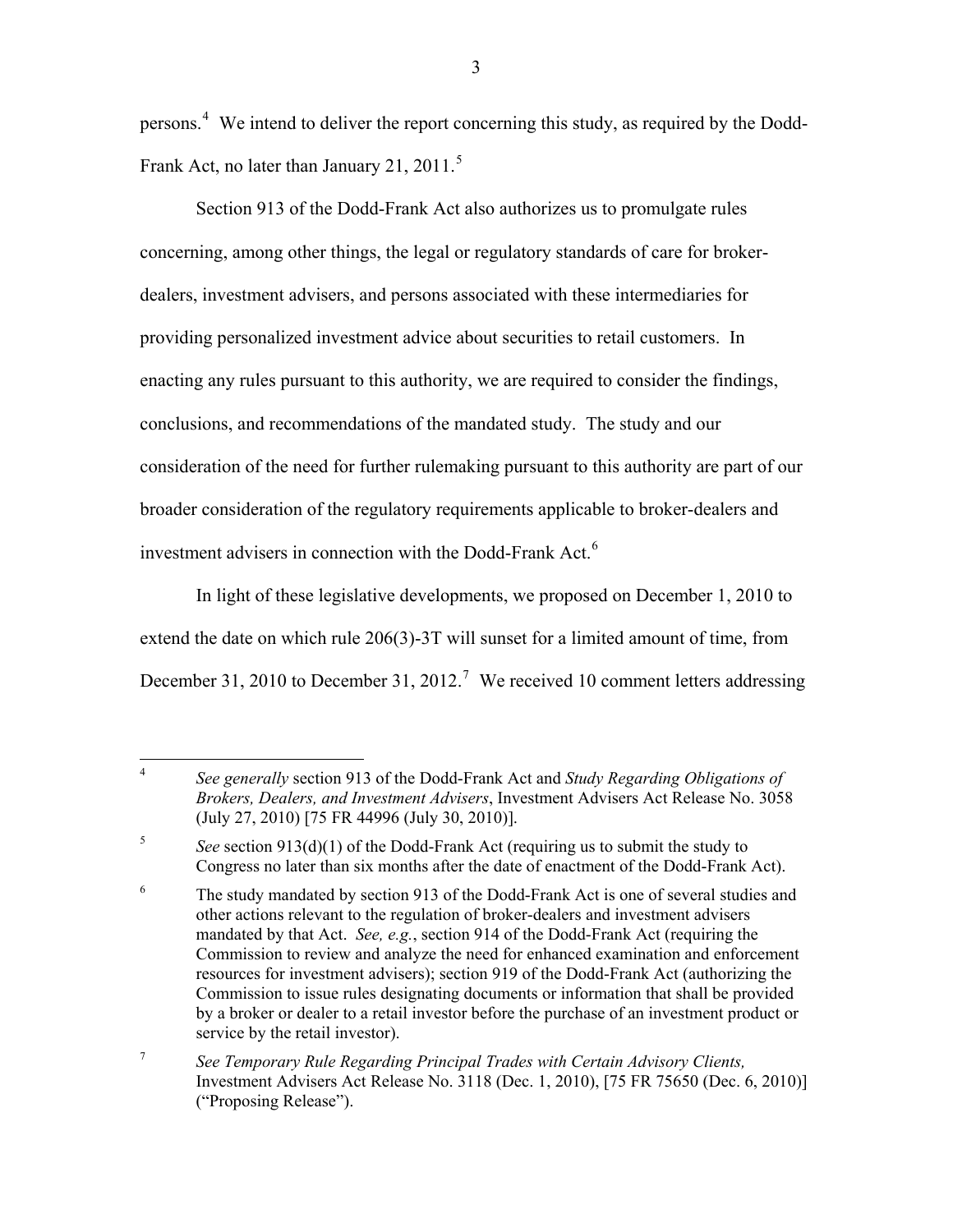our proposal prior to the expiration of the comment period.<sup>[8](#page-3-0)</sup> Six of these commenters generally supported extending rule  $206(3)$ -3T,  $9$  and two commenters opposed an extension.<sup>[10](#page-3-2)</sup> Two other commenters did not address the extension directly.<sup>[11](#page-3-3)</sup> The comments we received on our proposal are discussed below. After considering each of the comments, we are extending the rule's sunset period by two years to December 31, 2012, as proposed.

# **II. DISCUSSION**

We are amending rule 206(3)-3T only to extend the rule's expiration date by two

years. Absent further action by the Commission, the rule will expire on December 31,

2012. We are adopting this extension because, as we discussed in the Proposing Release,

we believe that firms' compliance with the substantive provisions of rule 206(3)-3T

provides sufficient protection to advisory clients to warrant the rule's continued operation

for the additional two years while we conduct the study mandated by section 913 of the

Dodd-Frank Act and consider more broadly the regulatory requirements applicable to

<span id="page-3-0"></span> 8 *See* Comment Letter of the Consumer Federation of America (Dec. 20, 2010) ("CFA Letter"); Comment Letter of Bank of America Corporation (Dec. 20, 2010) ("Bank of America Letter"); Comment Letter of Fiduciary360 (Dec. 20, 2010) ("Fiduciary360 Letter"); Comment Letter of Tamar Frankel, Professor of Law, Boston University School of Law (Dec. 14, 2010) ("Frankel Letter"); Comment Letter of the National Association of Personal Financial Advisors (Dec. 20, 2010) ("NAPFA Letter"); Comment Letter of Pickard and Djinis LLP (Dec. 10, 2010) ("Pickard and Djinis Letter"); Comment Letter of Public Investors Arbitration Bar Association (Dec. 20, 2010) ("PIABA Letter"); Comment Letter of Ron A. Rhoades, JD, CFP (Dec. 20, 2010) ("Rhoades Letter"); Comment Letter of the Securities Industry and Financial Markets Association (Dec. 20, 2010) ("SIFMA Letter"); Comment Letter of Winslow, Evans & Crocker (Dec. 8, 2009) ("Winslow, Evans & Crocker Letter"). The comment letters are available at http://www.sec.gov/comments/s7-23-07/s72307.shtml.

<span id="page-3-1"></span><sup>9</sup> *See* Bank of America Letter; CFA Letter; PIABA Letter; Pickard and Djinis Letter; SIFMA Letter; Winslow, Evans & Crocker Letter. We note that PIABA supported a oneyear extension.

<span id="page-3-2"></span><sup>&</sup>lt;sup>10</sup> *See* Fiduciary 360 Letter; NAPFA Letter.

<span id="page-3-3"></span><sup>11</sup> *See* Frankel Letter; Rhoades Letter.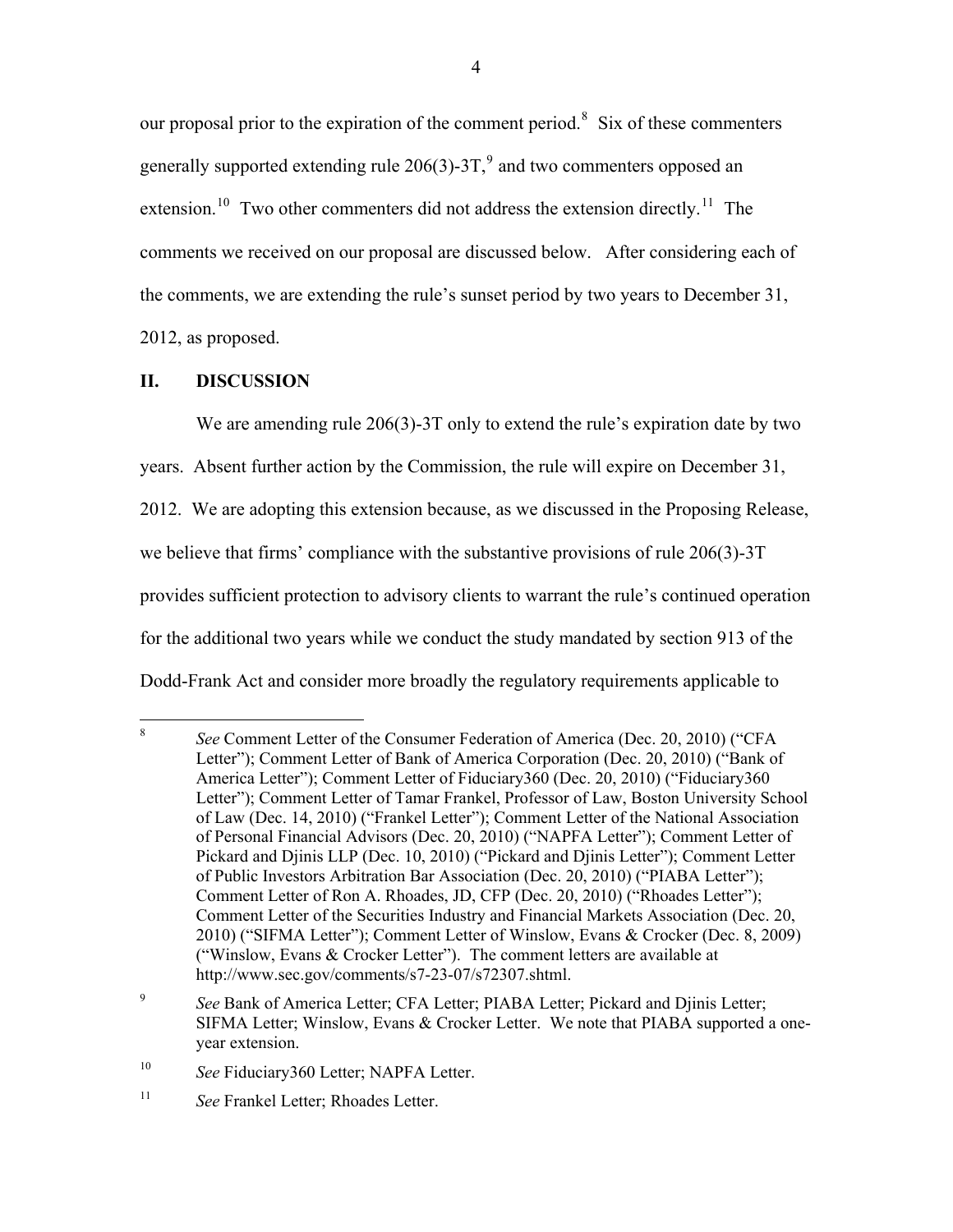broker-dealers and investment advisers.<sup>[12](#page-4-0)</sup> As part of our broader consideration of the regulatory requirements applicable to broker-dealers and investment advisers, we intend to carefully consider principal trading by advisers, including whether rule 206(3)-3T should be substantively modified, supplanted, or permitted to expire.

 If we permit rule 206(3)-3T to expire on December 31, 2010, after that date investment advisers also registered as broker-dealers who currently rely on rule 206(3)- 3T would be required to comply with section 206(3)'s transaction-by-transaction written disclosure and consent requirements without the benefit of the alternative means of complying with these requirements currently provided by rule 206(3)-3T. This could limit the access of non-discretionary advisory clients of advisory firms that are also registered as broker-dealers to certain securities. In addition, certain of these firms have informed us that, if rule 206(3)-3T were to expire on December 31, 2010, it would be disruptive to their clients, and the firms would be required to make substantial changes to their disclosure documents, client agreements, procedures, and systems.

We expect to revisit the relief provided in rule 206(3)-3T soon after the completion of our study in January 2011. Although we anticipate that will occur prior to the amended expiration date for the temporary rule, we want to ensure that we have sufficient time to engage in any potential rulemaking or other process that may emerge from either the study or any broader consideration of the regulatory requirements applicable to broker-dealers and investment advisers prior to the rule's expiration.

<span id="page-4-0"></span> $12$ 

See Proposing Release, Section II.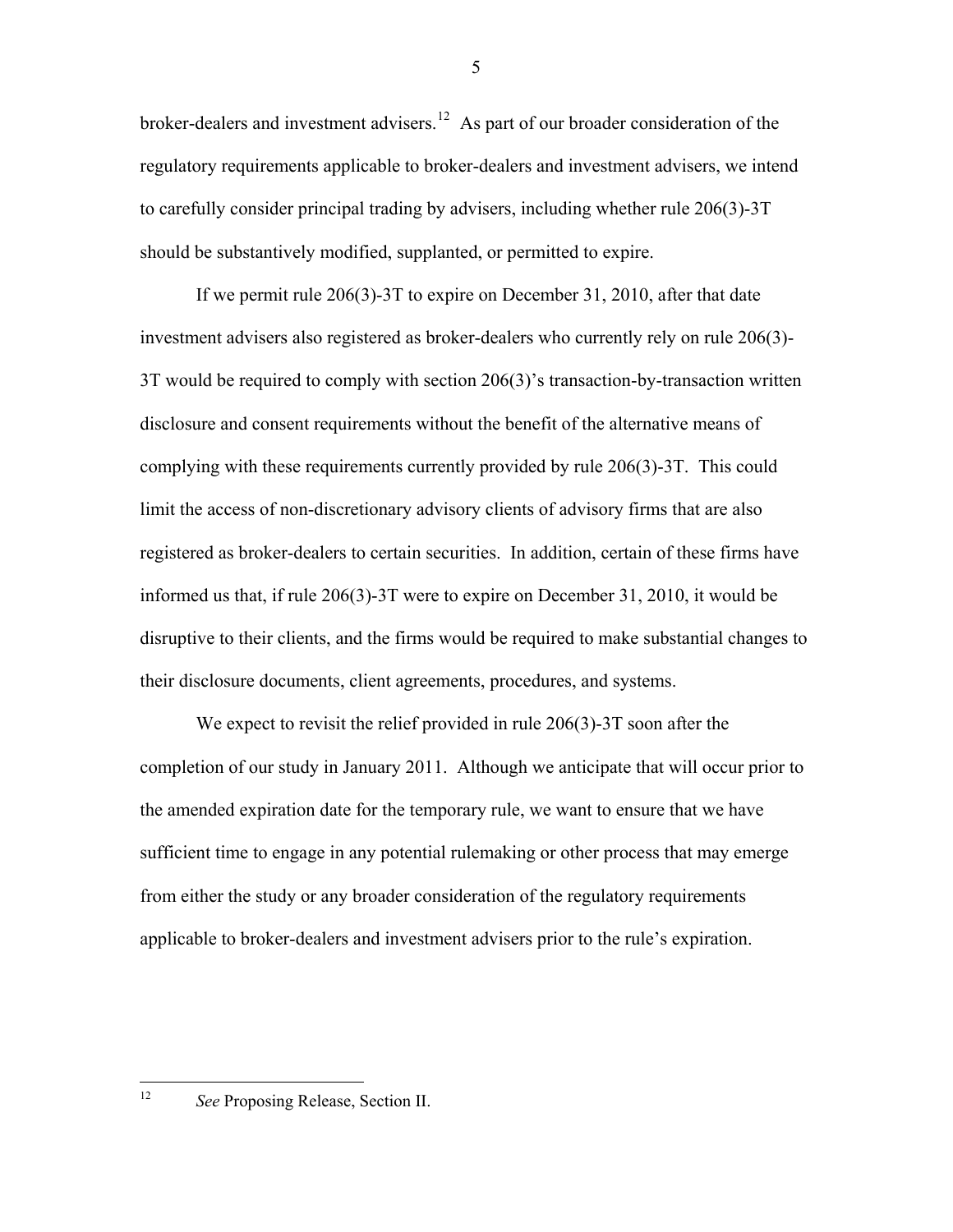As discussed above, six commenters generally supported our proposal to amend rule 206(3)-3T to extend it,  $^{13}$  $^{13}$  $^{13}$  and two commenters opposed it.<sup>[14](#page-5-1)</sup> Commenters who supported the extension cited the disruption to investors that would occur if the rule expired at this time, asserting that investors would be forced to change their accounts and would lose access to a wider range of securities.<sup>[15](#page-5-2)</sup> Commenters who supported the extension of the rule also asserted that allowing the rule to sunset would prove disruptive to advisory firms that are registered as broker dealers: they explained that expiration of the rule would act as an operational barrier to their ability to engage in principal trades with their customers.<sup>[16](#page-5-3)</sup> These and other commenters further explained that, if the rule were allowed to expire, firms relying on the rule would be required to make considerable changes to their disclosure documents, client agreements, procedures, and technical systems at substantial expense.<sup>[17](#page-5-4)</sup> These commenters agreed that extending the rule while the Commission conducted its review of the obligations of broker-dealers and investment advisers, as mandated by the Dodd-Frank Act, would be the least disruptive option.

 Conversely, two commenters questioned whether the rule benefits clients and asserted that the Commission should not further extend the rule in light of what they view as risks posed by the compliance issues that the staff identified.<sup>[18](#page-5-5)</sup> One commenter, while opposing the extension, encouraged the Commission to take additional measures to

<span id="page-5-0"></span><sup>13</sup> 13 *See* Bank of America Letter; CFA Letter; PIABA Letter; Pickard and Djinis Letter; SIFMA Letter; Winslow, Evans & Crocker Letter.

<span id="page-5-1"></span><sup>14</sup> *See* Fiduciary360 Letter; NAPFA Letter.

<span id="page-5-2"></span><sup>15</sup> *See* Bank of America Letter; CFA Letter; SIFMA Letter.

<span id="page-5-3"></span><sup>16</sup> *See* Bank of America Letter; SIFMA Letter.

<span id="page-5-4"></span><sup>17</sup> *See* Bank of America Letter; SIFMA Letter; Winslow, Evans & Crocker Letter.

<span id="page-5-5"></span><sup>&</sup>lt;sup>18</sup> *See Fiduciary360 Letter; NAPFA Letter.* We also note that one commenter who supported the extension, CFA, also expressed concern about these compliance issues. *See* CFA Letter.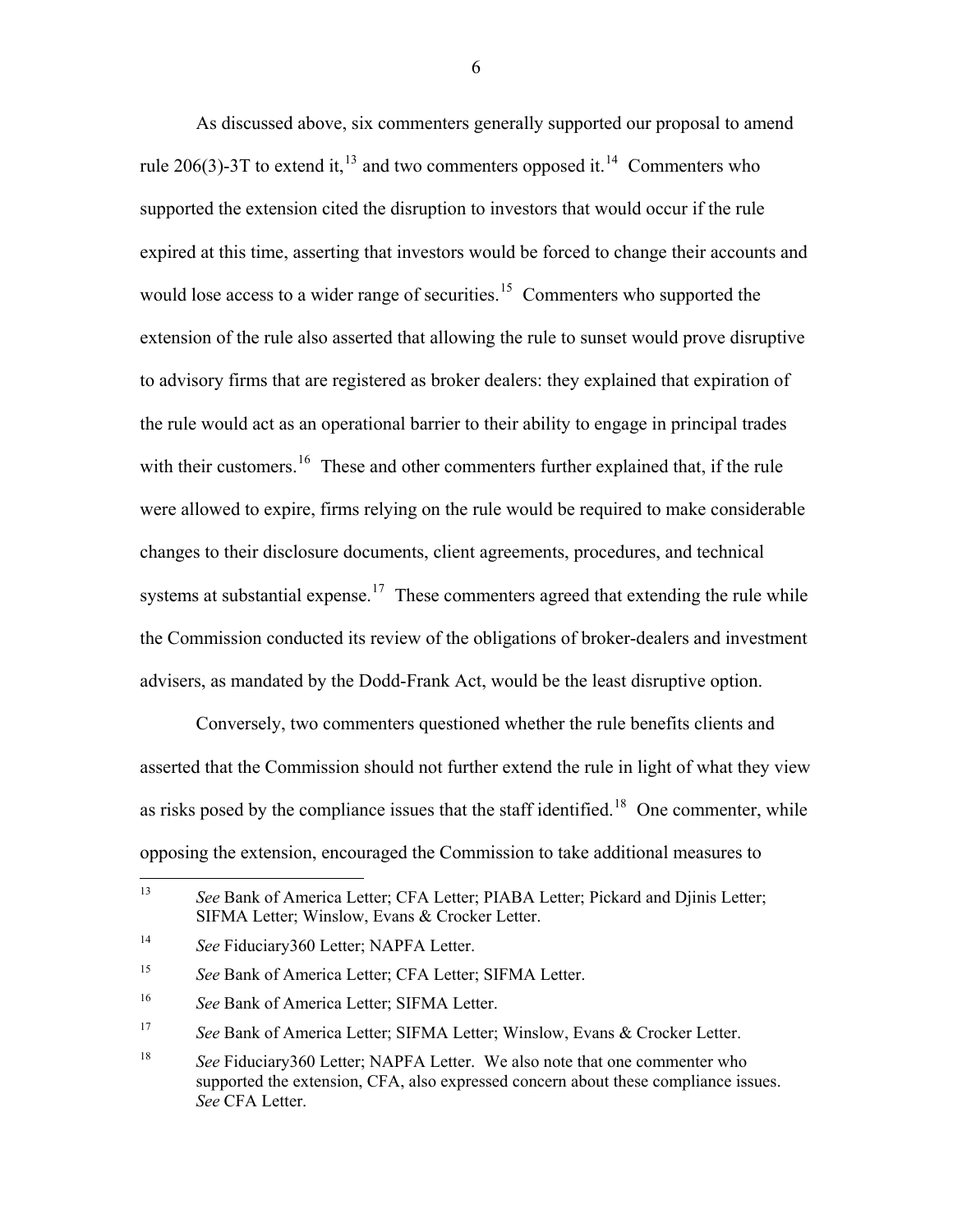protect clients from the conflicts of interest raised by principal trading if we chose to extend the rule.<sup>[19](#page-6-0)</sup> Another commenter challenged the proposition that firms and investors would face disruptions if the rule sunsets, asserting that few firms and investors rely on the rule  $20$ 

 On balance, and after careful consideration of these comments, we conclude that the benefits from extending this rule outweigh the potential costs of an extension. First, we believe that permitting the rule to sunset just before we commence a comprehensive review of the obligations of broker-dealers and investment advisers could produce substantial disruption for investors with accounts serviced by firms relying on the rule. These investors might lose access to securities available through principal transactions and be forced to convert their accounts in the interim, only to face the possibility of future change — and the costs and uncertainty such additional change may entail.<sup>[21](#page-6-2)</sup> This disruption will be avoided if we maintain the *status quo* while we engage in our broader consideration of the regulatory requirements applicable to broker-dealers and investment advisers.<sup>[22](#page-6-3)</sup> We continue to believe that the rule benefits investors because it provides

<span id="page-6-0"></span><sup>19</sup> See NAPFA Letter. We also note that CFA, while supporting the extension, stated that the Commission should address "weaknesses identified in the current approach and [back] that rule with tough enforcement focused on the larger issue of the appropriateness of recommendations." CFA Letter.

<span id="page-6-1"></span><sup>20</sup> *See* Fiduciary360 Letter.

<span id="page-6-2"></span><sup>&</sup>lt;sup>21</sup> As discussed in the 2007 Principal Trading Release and again in the 2009 Extension Release, firms have explained that they may refrain from engaging in principal trading with their advisory clients in the absence of the rule given the practical difficulties of complying with Section 206(3), and thus may not offer principal trading through advisory accounts. *See* 2007 Principal Trading Release, Section I.B; 2009 Release, Section I.

<span id="page-6-3"></span><sup>&</sup>lt;sup>22</sup> *See* CFA Letter ("Although CFA has been critical of the temporary rule and has in the past urged the Commission to act expeditiously to replace it, we believe that, at this point, revision of the rule is best achieved in conjunction with the Commission's broader consideration of the regulatory requirements applicable to broker-dealers and investment advisers.").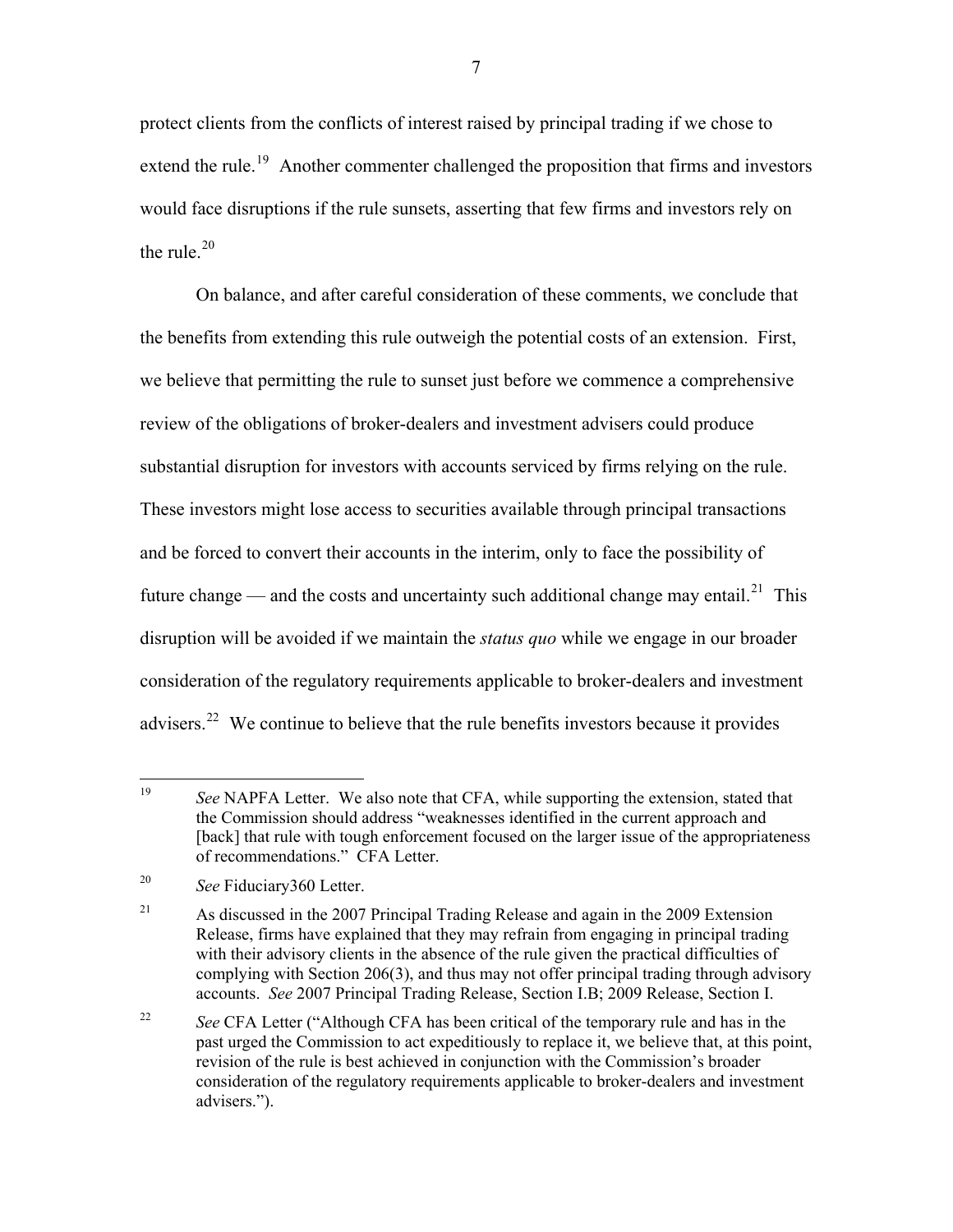investors with access to a wider range of securities and protects investors who hold billions of dollars in advisory accounts.

 In reaching this conclusion, we have paid particular attention to our staff's observations about firms' compliance with the rule. We emphasize that we share the commenters' concerns about the compliance issues that the staff identified, the critical aspects of which we summarized in the Proposing Release.<sup>[23](#page-7-0)</sup> Having carefully considered the staff's observations, we conclude that the requirements of rule 206(3)-3T, coupled with regulatory oversight informed by those observations, will adequately protect advisory clients during the extension. Throughout the period of the extension, the staff will examine firms with higher risk characteristics, including firms that engage in principal transactions in reliance on rule  $206(3)$ -3T,<sup>[24](#page-7-1)</sup> and continue to take appropriate action to help ensure that firms are complying with the rule's conditions, including referring firms to the Division of Enforcement for possible enforcement action if warranted. One commenter asserted that the burdens placed on firms by rule 206(3)-3T are too stringent.<sup>[25](#page-7-2)</sup> As this commenter noted, the staff did not identify instances of "dumping," a harm that section 206(3) is designed to redress, and we believe that the conditions and limitations in the rule serve as appropriate safeguards during the pendency of the extension.

<span id="page-7-0"></span><sup>23</sup> Although some of the commenters suggested that the discussion of the staff's observations in the Proposing Release was not robust enough, we believe the summary contained in the release outlined the critical aspects of the issues observed by the staff with respect to compliance with the rule. *See* NAPFA Letter; Fiduciary360 Letter; CFA Letter.

<span id="page-7-1"></span><sup>&</sup>lt;sup>24</sup> One commenter suggested that the Commission's Office of Compliance Inspections and Examinations should conduct additional examinations to determine if firms are complying with rule 206(3)-3T, among other requirements. *See* NAPFA Letter.

<span id="page-7-2"></span><sup>25</sup> *See* Pickard and Djinis Letter.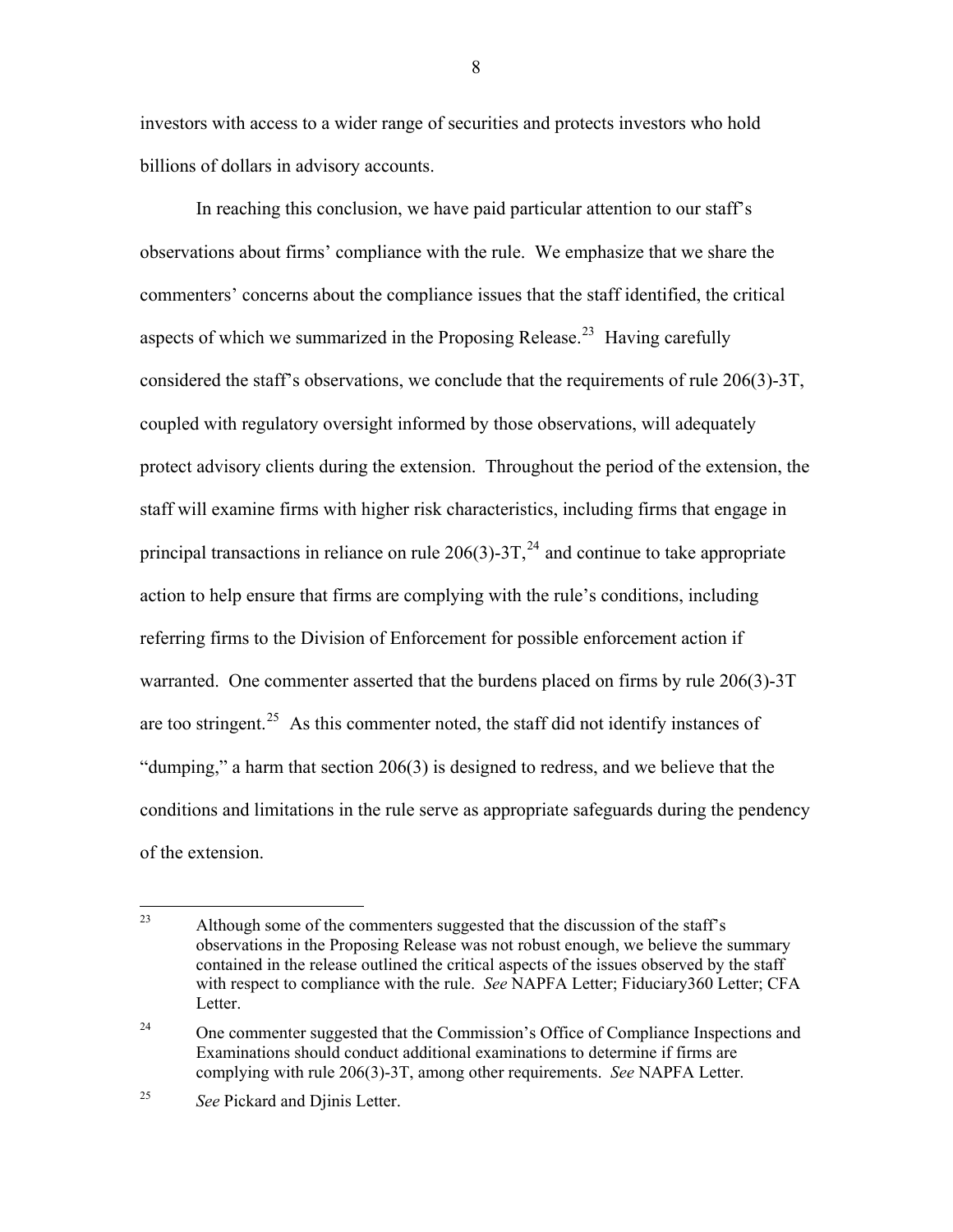We note that one commenter asserted that even if principal trading relief may have been appropriate when we originally adopted rule 206(3)-3T in 2007, it no longer is.<sup>[26](#page-8-0)</sup> In particular, the commenter contended that the valuation of certain securities such as municipal bonds — has become much more difficult, such that "a much greater amount of due diligence is required of the investment adviser who engages in advising clients on purchases of individual municipal bonds." But extension of the rule does not have any bearing on an adviser's due diligence obligations. The standard of care to which advisers are subject and the duties they owe clients are in no way diminished by their reliance on rule  $206(3)$ -3T.<sup>[27](#page-8-1)</sup>

 Second, we further conclude that the extension of the rule's sunset date is warranted to avoid the disruption to firms relying on the rule that will occur if the rule expires. The letters submitted by three commenters demonstrated that some firms in fact do rely on the rule, and that those firms will be faced with uncertainty and disruption of operations should the rule expire just as the Commission is about to begin a comprehensive review process that may ultimately produce a different regulatory standard.<sup>[28](#page-8-2)</sup> One commenter that represents securities firms described that large and small firms have relied upon the rule, and provided data showing that a substantial number of accounts and volume of trades would be affected by a change in the rule.<sup>[29](#page-8-3)</sup>

<span id="page-8-2"></span>28 *See* Bank of America Letter; SIFMA Letter; Winslow, Evans & Crocker Letter.

<span id="page-8-3"></span>29 *See* SIFMA Letter.

<span id="page-8-0"></span><sup>26</sup> 26 *See* NAPFA Letter.

<span id="page-8-1"></span><sup>&</sup>lt;sup>27</sup> *See* rule 206(3)-3T(b) ("This section shall not be construed as relieving in any way an investment adviser from acting in the best interests of an advisory client, including fulfilling the duty with respect to the best price and execution for the particular transaction for the advisory client; nor shall it relieve such person or persons from any obligation that may be imposed by section  $206(1)$  or (2) of the Advisers Act or by other applicable provisions of the federal securities laws.").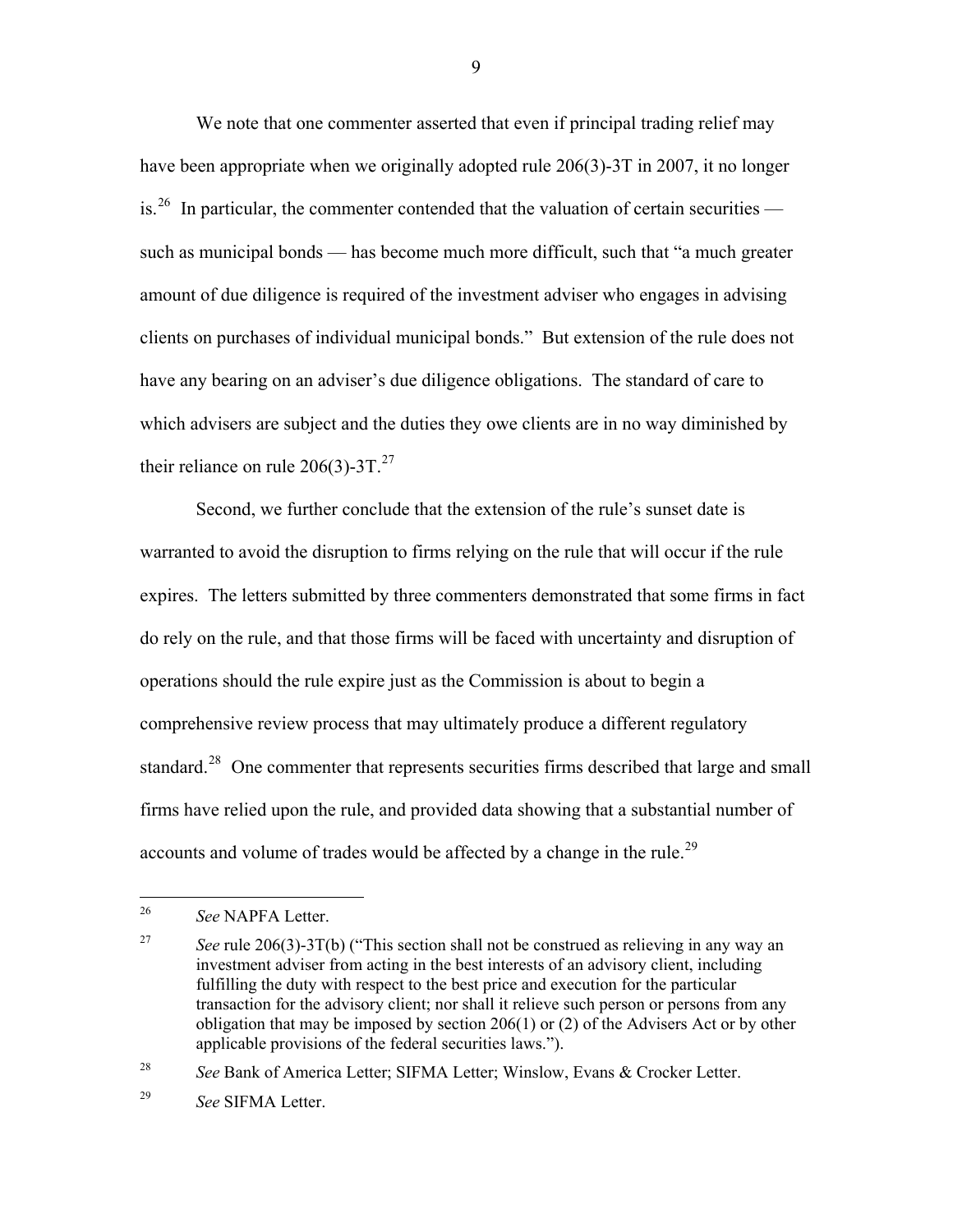We received four comment letters specifically addressing the duration of our proposed extension of rule  $206(3)$ -3T.<sup>[30](#page-9-0)</sup> Three expressed support for extending the rule for an additional two years, but argued that the rule should be made permanent.<sup>[31](#page-9-1)</sup> One of these commenters cited uncertainty and its attendant costs as a reason to make the rule permanent.<sup>[32](#page-9-2)</sup> Other commenters supported a shorter extension of the rule. For example, one commenter supported a one-year extension.<sup>[33](#page-9-3)</sup> This commenter stated that a one-year extension of the rule strikes the proper balance between the concerns of investor protection and the burden of potential revised regulations applying to investment advisers and broker-dealers.<sup>[34](#page-9-4)</sup> Two commenters generally opposed the extension and supported allowing the rule to expire: one commenter stated alternatively that the Commission should adopt a one-year extension with the imposition of other measures to ensure firms' compliance with the rule and with their fiduciary obligations generally, and the other indicated that it would support an extension of six months if the Commission provided "further explanation and supporting evidence."<sup>[35](#page-9-5)</sup>

 As we noted in the Proposing Release, we believe that the rule should be extended only for a limited amount of time. <sup>[36](#page-9-6)</sup> That period of time, however, must be long enough

- <span id="page-9-2"></span>32 *See* Winslow, Evans & Crocker Letter.
- <span id="page-9-3"></span>33 *See* PIABA Letter.
- <span id="page-9-4"></span>34 *See id*.

 $\overline{a}$ 

<span id="page-9-5"></span>35 *See* NAPFA Letter; Fiduciary360 Letter.

<span id="page-9-0"></span><sup>30</sup> *See* Bank of America Letter; Fiduciary360 Letter; Winslow, Evans & Crocker Letter; PIABA Letter.

<span id="page-9-1"></span><sup>31</sup> *See* Bank of America Letter; Winslow, Evans & Crocker Letter; Pickard and Djinis Letter.

<span id="page-9-6"></span><sup>&</sup>lt;sup>36</sup> *See Proposing Release, Section II. The statements in the Proposing Release should not*  be read as limiting the scope of the alternatives we will consider in conducting the study mandated by section 913 of the Dodd-Frank Act and considering more broadly the regulatory requirements applicable to broker-dealers and investment advisers.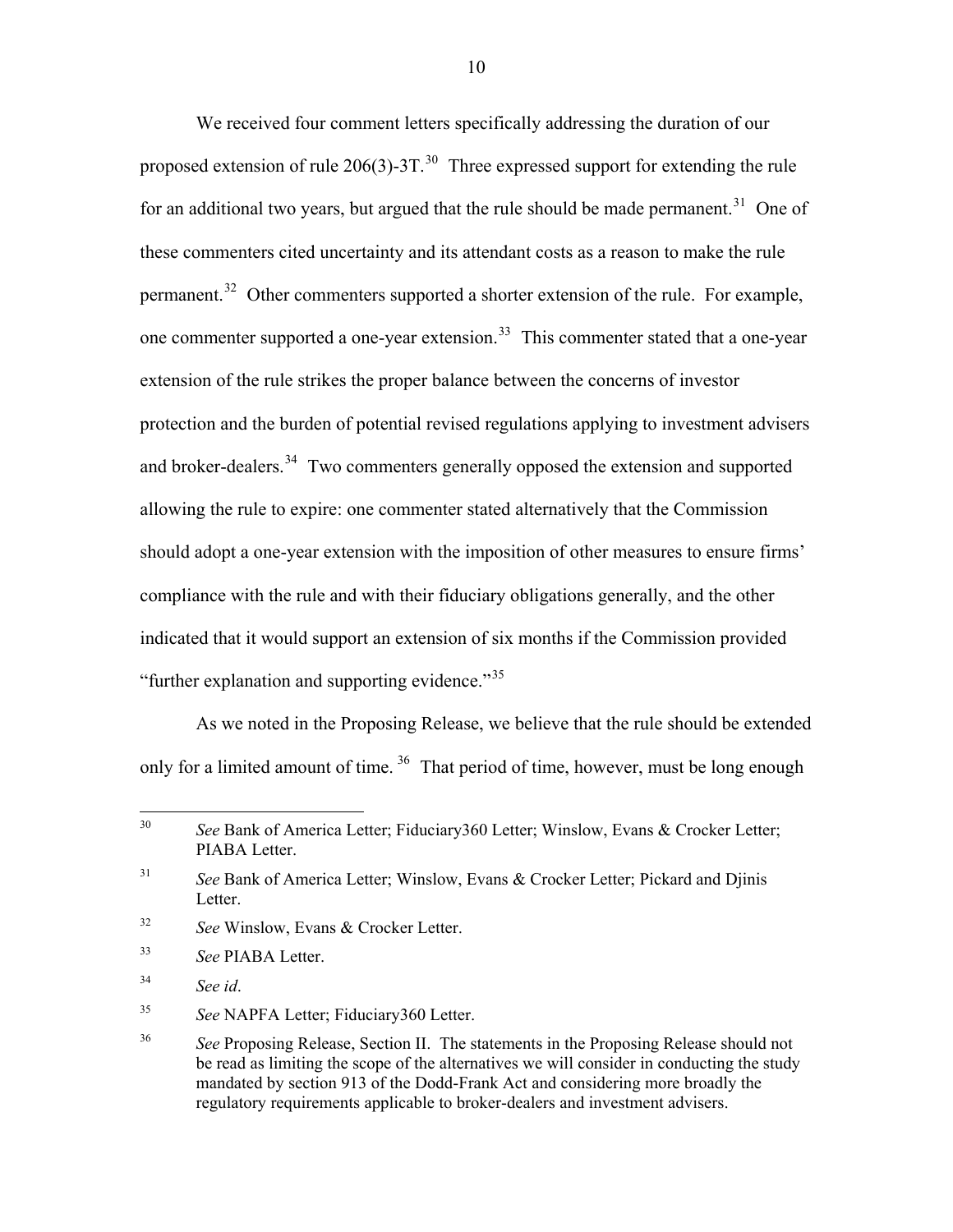to permit the Commission to engage in any rulemaking prompted by our study under section 913 of the Dodd-Frank Act and our broader review of regulatory requirements applicable to investment advisers and broker-dealers. Having considered the comments regarding the duration of the extension, and taking into account the importance of the issues that this process will address, the Commission believes on balance that a two-year extension is necessary to give the Commission adequate time to complete any such rulemaking. Because that process cannot begin until the completion of the study required by the Dodd-Frank Act, adopting a six-month or one-year extension, as certain commenters recommended, most likely would not provide sufficient time for such rulemaking, and thus could result in greater uncertainty (along with its attendant costs) for investors and firms that rely on the rule. We believe that certainty in this area is important, and we will complete any relevant rulemaking as soon as is feasible consistent with administrative procedure.

A number of commenters also raised issues that were beyond the scope of our proposal to extend rule 206(3)-3T, including the broader legal and policy questions related to the meaning, scope, and application of a fiduciary standard and the appropriate considerations related to principal trading.<sup>[37](#page-10-0)</sup> These comments pertain to our broader consideration of the regulatory requirements applicable to broker-dealers and investment advisers, and we will consider these comments in conducting this broader review.

#### **III. CERTAIN ADMINISTRATIVE LAW MATTERS**

 The amendment to rule 206(3)-3T is effective on December 30, 2010. The Administrative Procedure Act generally requires that an agency publish a final rule in the

<span id="page-10-0"></span><sup>37</sup> 37 *See* CFA Letter; Fiduciary360 Letter; Frankel Letter; NAPFA Letter; Pickard and Djinis Letter; Rhoades Letter; SIFMA Letter.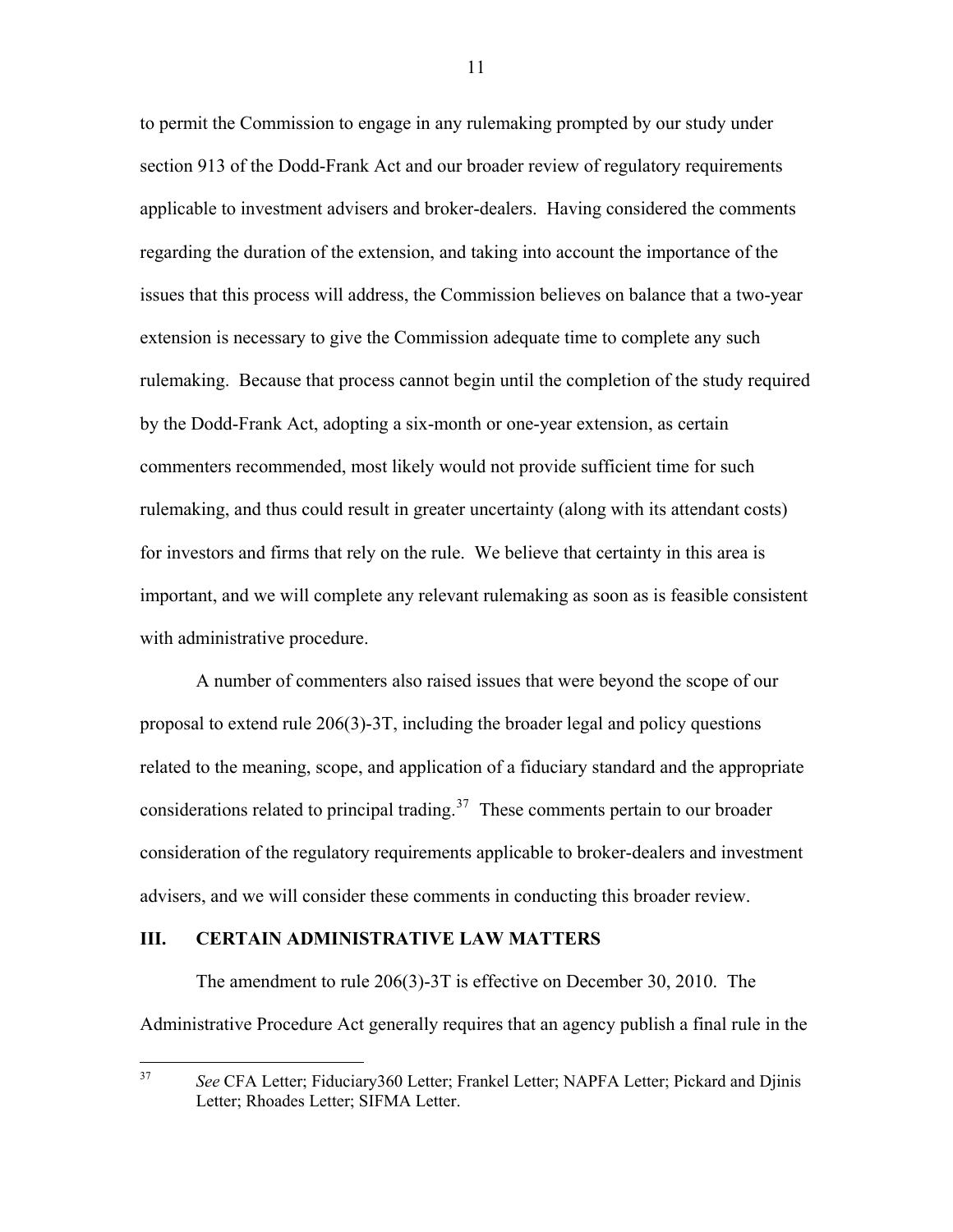Federal Register not less than 30 days before its effective date.<sup>[38](#page-11-0)</sup> However, this requirement does not apply if the rule is a substantive rule which grants or recognizes an exemption or relieves a restriction, or if the rule is interpretive.<sup>[39](#page-11-1)</sup> Rule 206(3)-3T is a rule that recognizes an exemption and relieves a restriction and in part has interpretive aspects.

# **IV. PAPERWORK REDUCTION ACT**

 Rule 206(3)-3T contains "collection of information" requirements within the meaning of the Paperwork Reduction Act of 1995.<sup>[40](#page-11-2)</sup> The Office of Management and Budget ("OMB") approved the burden estimates presented in the 2007 Principal Trade Rule Release,<sup>[41](#page-11-3)</sup> first on an emergency basis and subsequently on a regular basis. OMB approved the collection of information with an expiration date of March 31, 2011. An agency may not conduct or sponsor, and a person is not required to respond to, a collection of information unless it displays a currently valid OMB control number. The title for the collection of information is: "Temporary rule for principal trades with certain advisory clients, rule 206(3)-3T" and the OMB control number for the collection of information is 3235-0630. The 2007 Principal Trade Rule Release and the Proposing Release solicited comments on our PRA estimates, but we did not receive comment on them  $42$ 

The amendment to the rule we are adopting today — to extend rule  $206(3)$ -3T for two years — does not affect the burden estimates contained in the 2007 Principal Trade

<span id="page-11-3"></span>41 *See* 2007 Principal Trade Rule Release, Section V.B&C.

<span id="page-11-4"></span>42 *See* 2009 Extension Release, Section IV; Proposing Release, Section IV.

<span id="page-11-0"></span><sup>38</sup>  $5$  U.S.C.  $553(d)$ .

<span id="page-11-1"></span><sup>39</sup> *Id.* 

<span id="page-11-2"></span><sup>40 44</sup> U.S.C. 3501 *et seq*.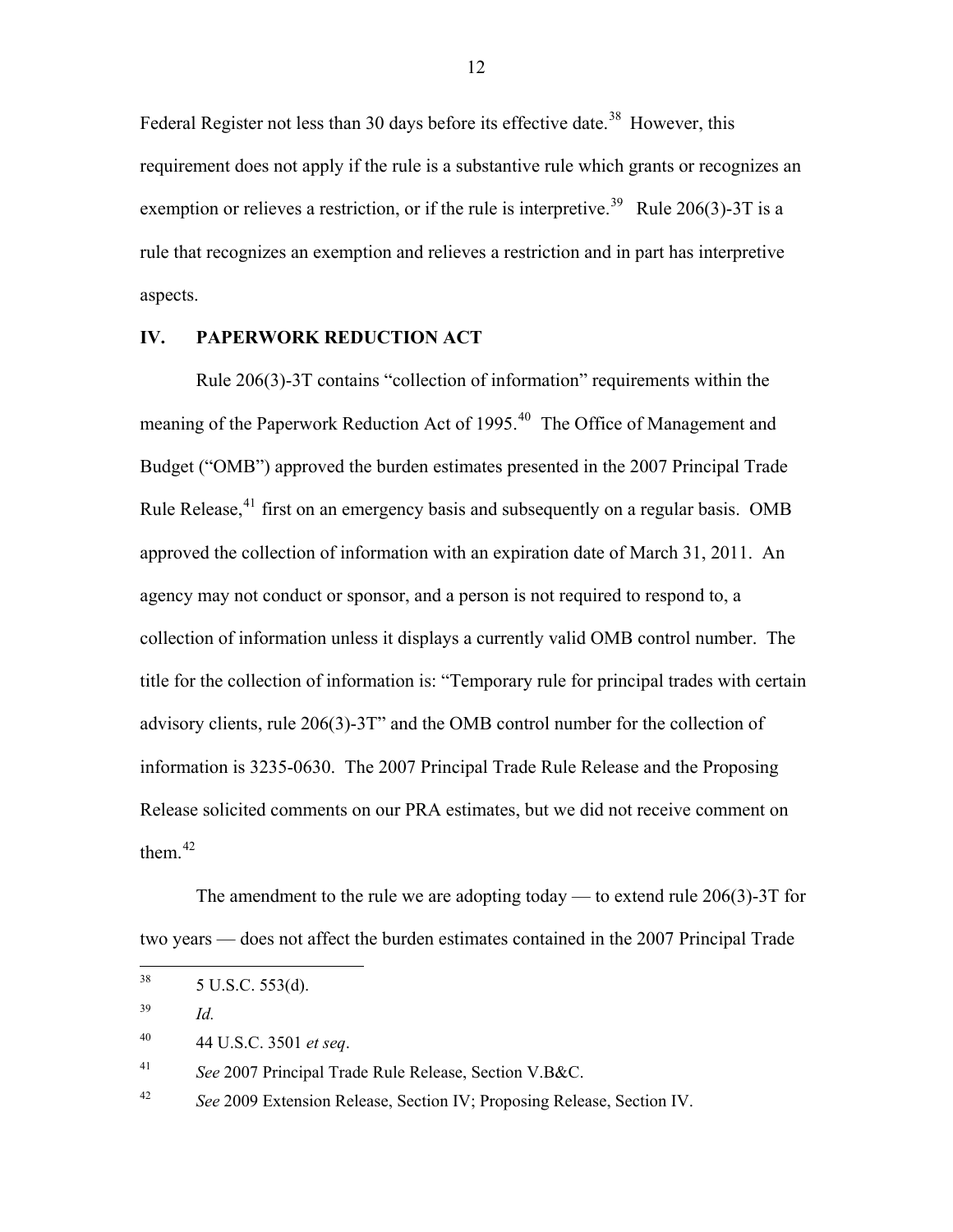Rule Release. Therefore, as was the case when we extended rule 206(3)-3T in December 2009, we are not revising our Paperwork Reduction Act burden and cost estimates submitted to OMB as a result of this amendment. We will submit burden and cost estimates as part of our routine renewal of OMB's approval of the rule's collection of information.

# **V. COST-BENEFIT ANALYSIS**

Other than extending rule 206(3)-3T's sunset period for two years, we are not otherwise modifying the rule from the form in which we initially adopted it on an interim final basis in September 2007 or as final in December 2009. We discussed the benefits provided by rule 206(3)-3T in both the 2007 Principal Trade Rule Release and the 2009 Extension Release.

In summary, as explained in the 2007 Principal Trade Rule Release, the 2009 Extension Release, and the Proposing Release,  $43$  we believe the principal benefit of rule 206(3)-3T is that it maintains investor choice and protects the interests of investors who formerly held an estimated \$300 billion in fee-based brokerage accounts. A resulting second benefit of the rule is that non-discretionary advisory clients of advisory firms that are also registered as broker-dealers have easier access to a wider range of securities which, in turn, should continue to lead to increased liquidity in the markets for these securities and promote capital formation in these areas. A third benefit of the rule is that it provides the protections of the sales practice rules of the Securities Exchange Act of 1934 ("Exchange Act")<sup>[44](#page-12-1)</sup> and the relevant self-regulatory organizations because an

<span id="page-12-0"></span> $43$ 43 *See* 2007 Principal Trade Rule Release, Section VI.C; 2009 Extension Release, Section V; Proposing Release, Section V.

<span id="page-12-1"></span><sup>44 15</sup> U.S.C. 78 *et seq*.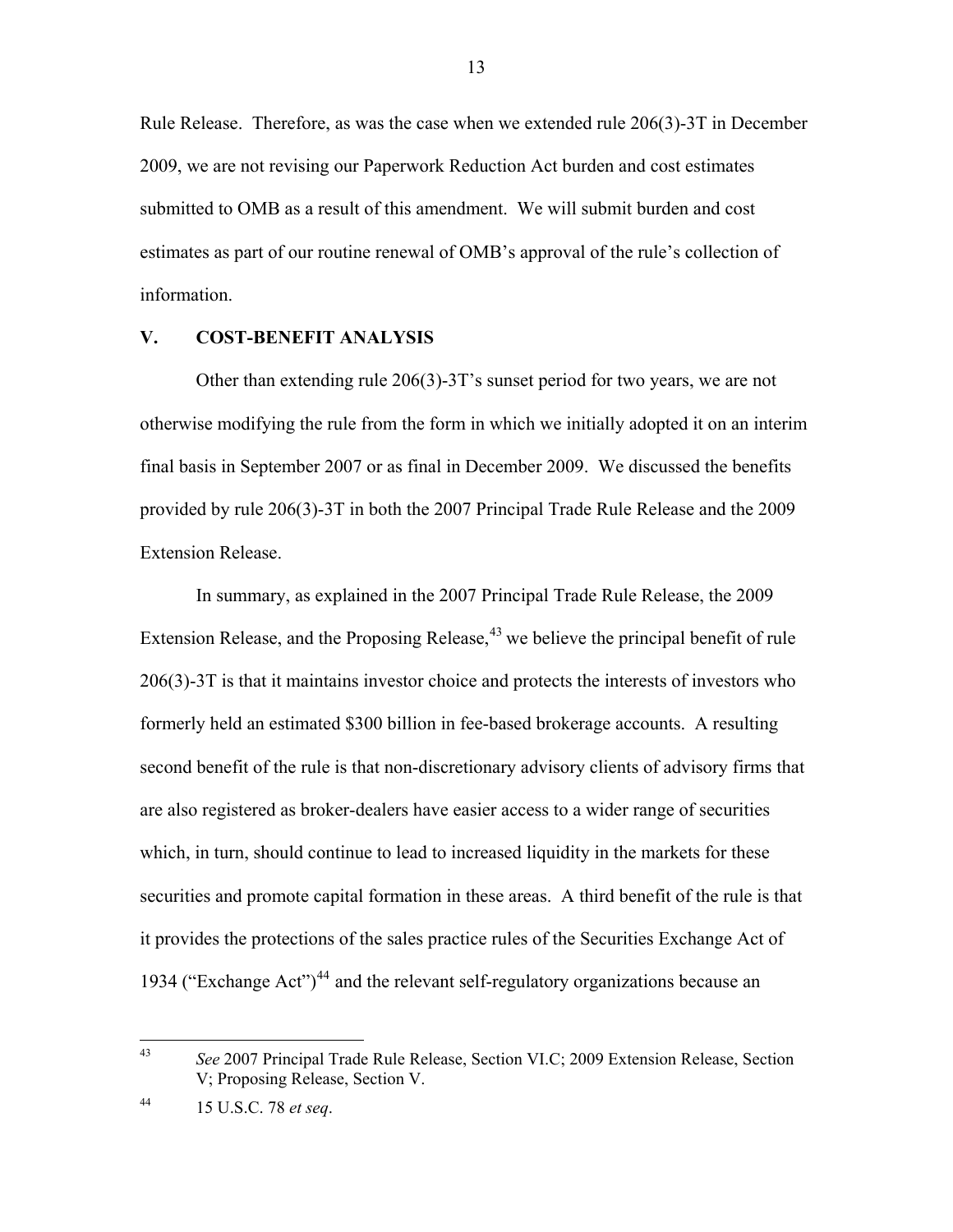adviser relying on the rule must also be a registered broker-dealer. Another benefit of rule 206(3)-3T is that it provides a lower cost alternative for an adviser to engage in principal transactions.

One commenter disputed a number of the benefits of rule 206(3)-3T we have described above. The commenter did not provide any specific data, analysis, or other information in support of its comment.<sup>[45](#page-13-0)</sup> No commenter provided any substantive or specific evidence to contradict the Commission's previous conclusion that the rule benefits investors, and the Commission continues to believe that the rule provides those benefits  $46$ 

In addition to the general benefits described above, there also are benefits to extending the rule for an additional two years. By extending the rule for two years, nondiscretionary advisory clients who have had access to certain securities because of their advisers' reliance on the rule to trade on a principal basis will continue to have access to those securities without disruption. If we chose not to extend the rule in its current form, firms currently relying on the rule would be required to restructure their operations and client relationships on or before the rule's current expiration date — potentially only to have to do so again shortly thereafter (first when the rule expires or is modified, and again if we adopt a new approach after the study mandated by the Dodd-Frank Act,

<span id="page-13-0"></span> $45<sup>°</sup>$ 45 *See* NAPFA Letter (questioning the benefits of the rule in: (1) providing protections of the sales practice rules of the Exchange Act and the relevant self-regulatory organizations; (2) allowing non-discretionary advisory clients of advisory firms that are also registered as broker-dealers to have easier access to a wider range of securities which, in turn, should continue to lead to increased liquidity in the markets for these securities and promote capital formation in these areas; and (3) maintaining investor choice).

<span id="page-13-1"></span><sup>46</sup> *See* 2007 Principal Trade Rule Release, Section VI.C; 2009 Extension Release, Section V; Proposing Release, Section V.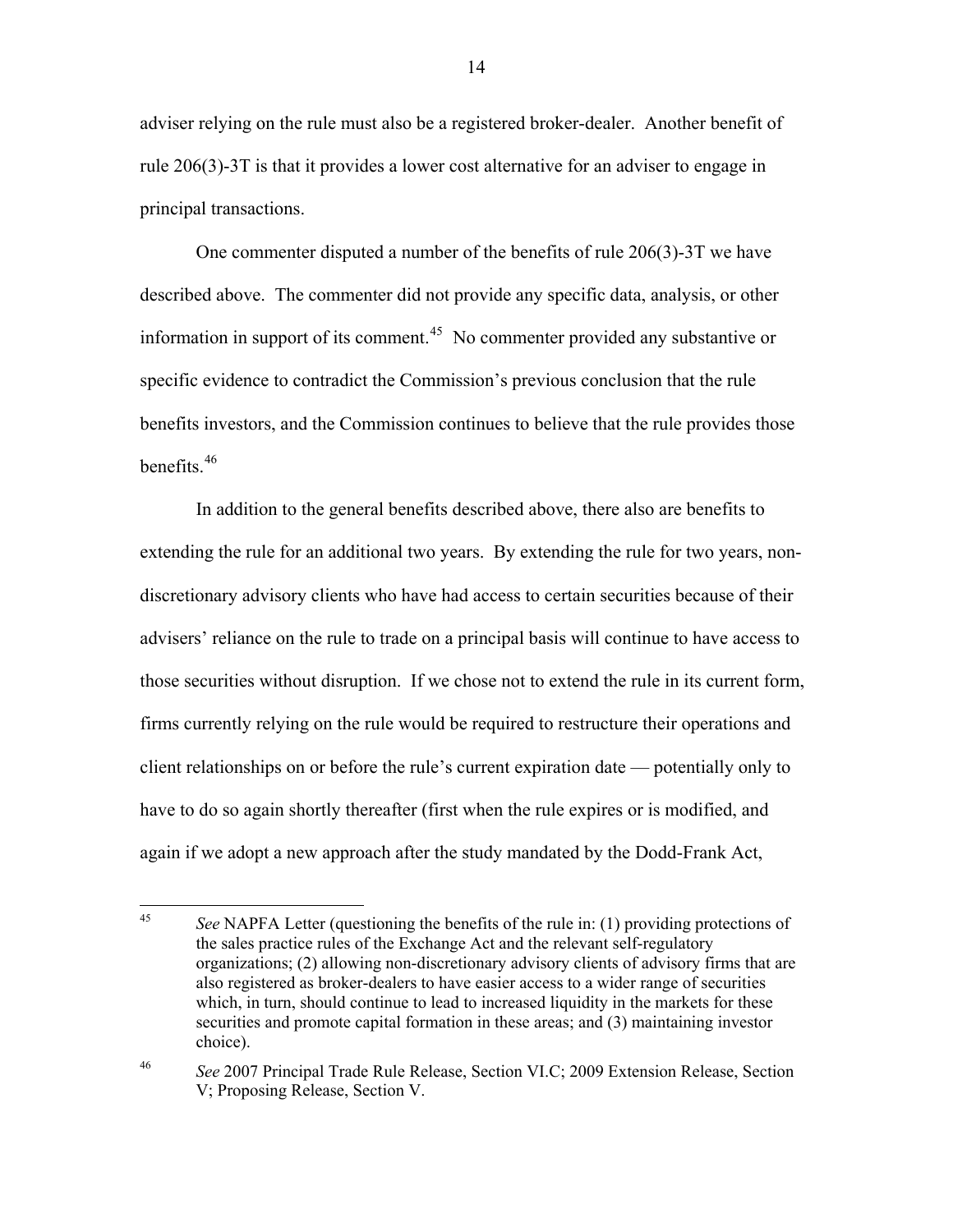discussed above, is complete). Firms relying on the rule will continue to be able to offer clients and prospective clients access to certain securities on a principal basis as well and will not need during this two-year period to incur the cost of adjusting to a new set of rules or abandoning the systems established to comply with the current rule. In other words, extension will avoid disruption to clients and firms during the period while we complete the study mandated by section 913 of the Dodd-Frank Act and our broader consideration of the regulatory requirements applicable to broker-dealers and investment advisers.

We also discussed the costs associated with rule 206(3)-3T in the 2007 Principal Trade Rule Release, the 2009 Extension Release, and the Proposing Release.<sup>[47](#page-14-0)</sup> In the 2007 Principal Trade Rule Release, we presented estimates of the costs of each of the rule's disclosure elements, including: prospective disclosure and consent; transaction-bytransaction disclosure and consent; transaction-by-transaction confirmations; and the annual report of principal transactions. We also provided estimates for the following related costs of compliance with rule 206(3)-3T: (i) the initial distribution of prospective disclosure and collection of consents; (ii) systems programming costs to ensure that trade confirmations contain all of the information required by the rule; and (iii) systems programming costs to aggregate already-collected information to generate compliant principal transactions reports. We did not receive comments directly addressing with supporting data the cost-benefit analysis we presented in the 2007 Principal Trade Rule

47 *See* 2007 Principal Trade Rule Release, Section VI.D; 2009 Extension Release, Section V; Proposing Release, Section V.

<span id="page-14-0"></span> $47$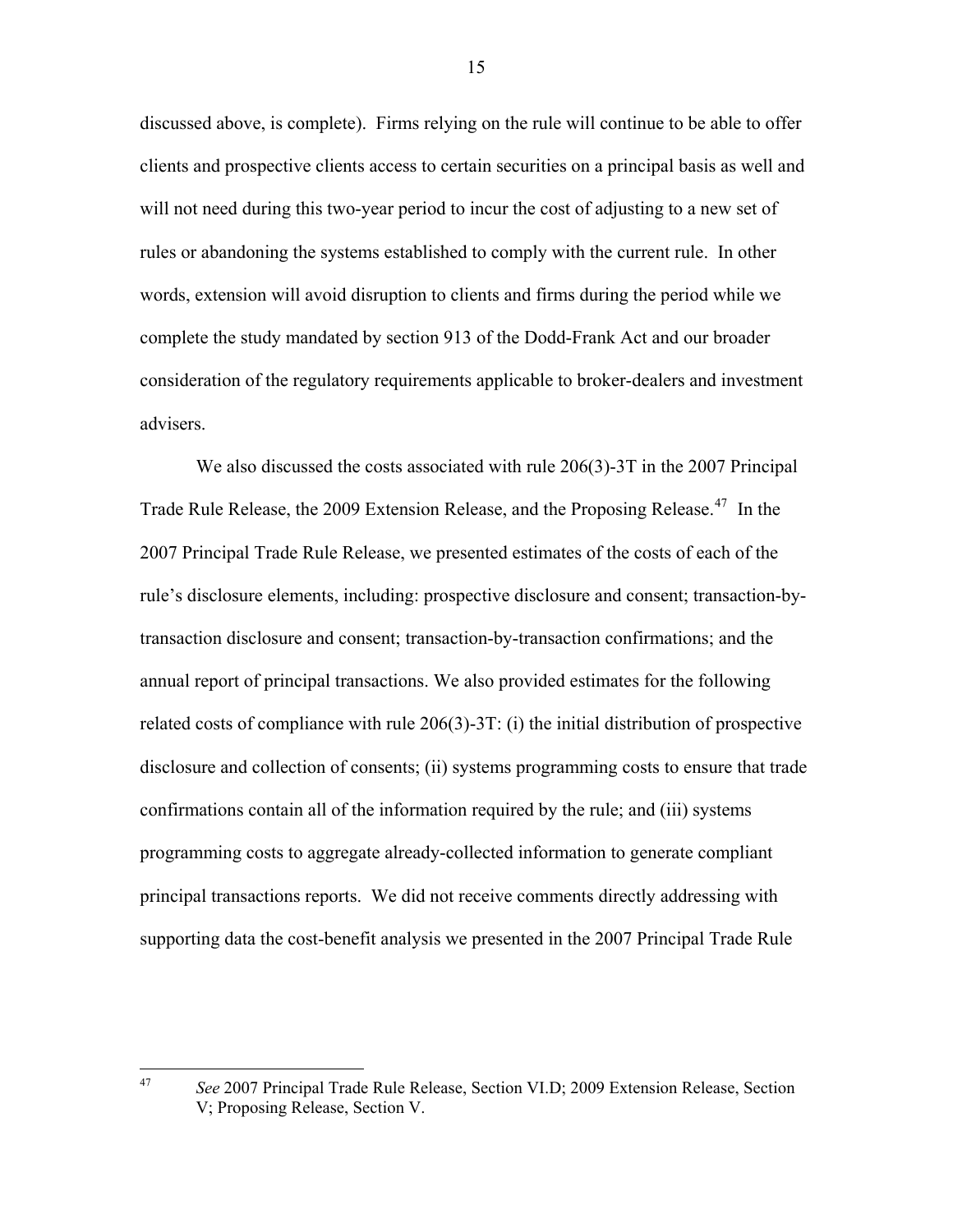Release.<sup>[48](#page-15-0)</sup> We do not believe that a two-year extension of rule 206(3)-3T would materially affect those costs.[49](#page-15-1)

We recognize that, as a result of our amendment, firms relying on the rule will incur the costs associated with complying with the rule for two additional years. We also recognize that a temporary rule, by nature, creates uncertainty, which in turn, may generate costs and inefficiency.<sup>[50](#page-15-2)</sup> However, we believe that a temporary extension of the rule is the most appropriate action that we can take at this time while we conduct the study mandated by section 913 of the Dodd-Frank Act and consider more broadly the regulatory requirements applicable to broker-dealers and investment advisers.<sup>[51](#page-15-3)</sup>

# **VI. PROMOTION OF EFFICIENCY, COMPETITION, AND CAPITAL FORMATION**

Section 202(c) of the Advisers Act mandates that the Commission, when engaging in rulemaking that requires it to consider or determine whether an action is necessary or appropriate in the public interest, consider, in addition to the protection of

<span id="page-15-3"></span>51 *See* CFA Letter ("If, as we hope, more extensive revisions to the principal trading requirements are just around the corner, it would be unduly disruptive to abandon the existing system now absent evidence of significant harm to investors.").

<span id="page-15-0"></span> $\overline{a}$  $48$  In the 2007 Principal Trade Rule Release, we estimated the total overall costs, including estimated costs for all eligible advisers and eligible accounts, relating to compliance with rule 206(3)-3T to be \$37,205,569. *See* 2007 Principal Trade Rule Release, Section VI.D.

<span id="page-15-1"></span><sup>49</sup> *See* Proposing Release, Section V.

<span id="page-15-2"></span><sup>50</sup> *See* Winslow, Evans & Crocker Letter ("We do, however, feel that extending the temporary rule is in the best interest of investors but think that doing so on a temporary basis is short sighted and leads to certain inefficiencies, particularly to smaller firms…We believe the Commission should adopt the rule on a permanent basis thus eliminating uncertainty with respect to compliance in this area."). *See also* Bank of America Letter (urging the Commission to consider a permanent rule that would allow firms to continue acting in a principal capacity in transactions with certain of their clients).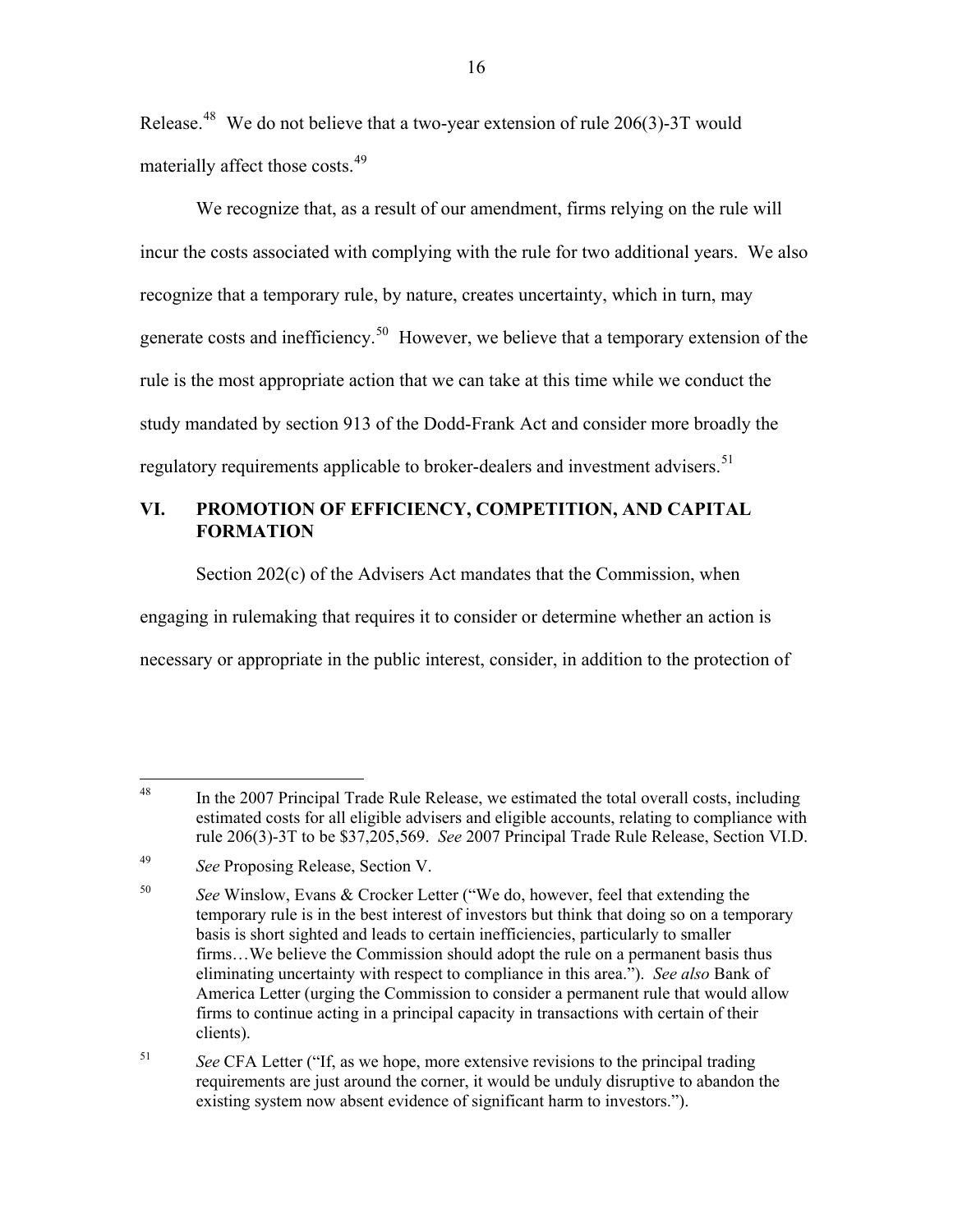investors, whether the action will promote efficiency, competition, and capital formation.<sup>[52](#page-16-0)</sup>

We explained in the 2007 Principal Trade Rule Release, the 2009 Extension Release, and the Proposing Release, the manner in which rule 206(3)-3T, in general, would promote these aims.<sup>[53](#page-16-1)</sup> We continue to believe that this analysis generally applies today.

As noted in the 2009 Extension Release and Proposing Release, we received comments on the 2007 Principal Trade Rule Release from commenters who opposed the limitation of the temporary rule to investment advisers that are also registered as brokerdealers, as well as to accounts that are subject to both the Advisers Act and Exchange Act as providing a competitive advantage to investment advisers that are also registered broker-dealers.[54](#page-16-2) Based on our experience with the rule to date, just as we noted in the 2009 Extension Release and Proposing Release, we have no reason to believe that brokerdealers (or affiliated but separate investment advisers and broker-dealers) are put at a competitive disadvantage to advisers that are themselves also registered as broker-dealers;<sup>[55](#page-16-3)</sup> however we intend to continue to evaluate these effects in connection with our broader consideration of the regulatory requirements applicable to broker-dealers and investment advisers.

<span id="page-16-0"></span><sup>52</sup> 52 15 U.S.C. 80b-2(c).

<span id="page-16-1"></span><sup>53</sup> *See* 2007 Principal Trade Rule Release, Section VII; 2009 Extension Release, Section VI; Proposing Release, Section VI.

<span id="page-16-2"></span><sup>54</sup> *See* 2009 Extension Release, Section VI; Proposing Release, Section VI; Comment Letter of the Financial Planning Association (Nov. 30, 2007).

<span id="page-16-3"></span><sup>55</sup> *See* 2009 Extension Release, Section VI; Proposing Release, Section VI.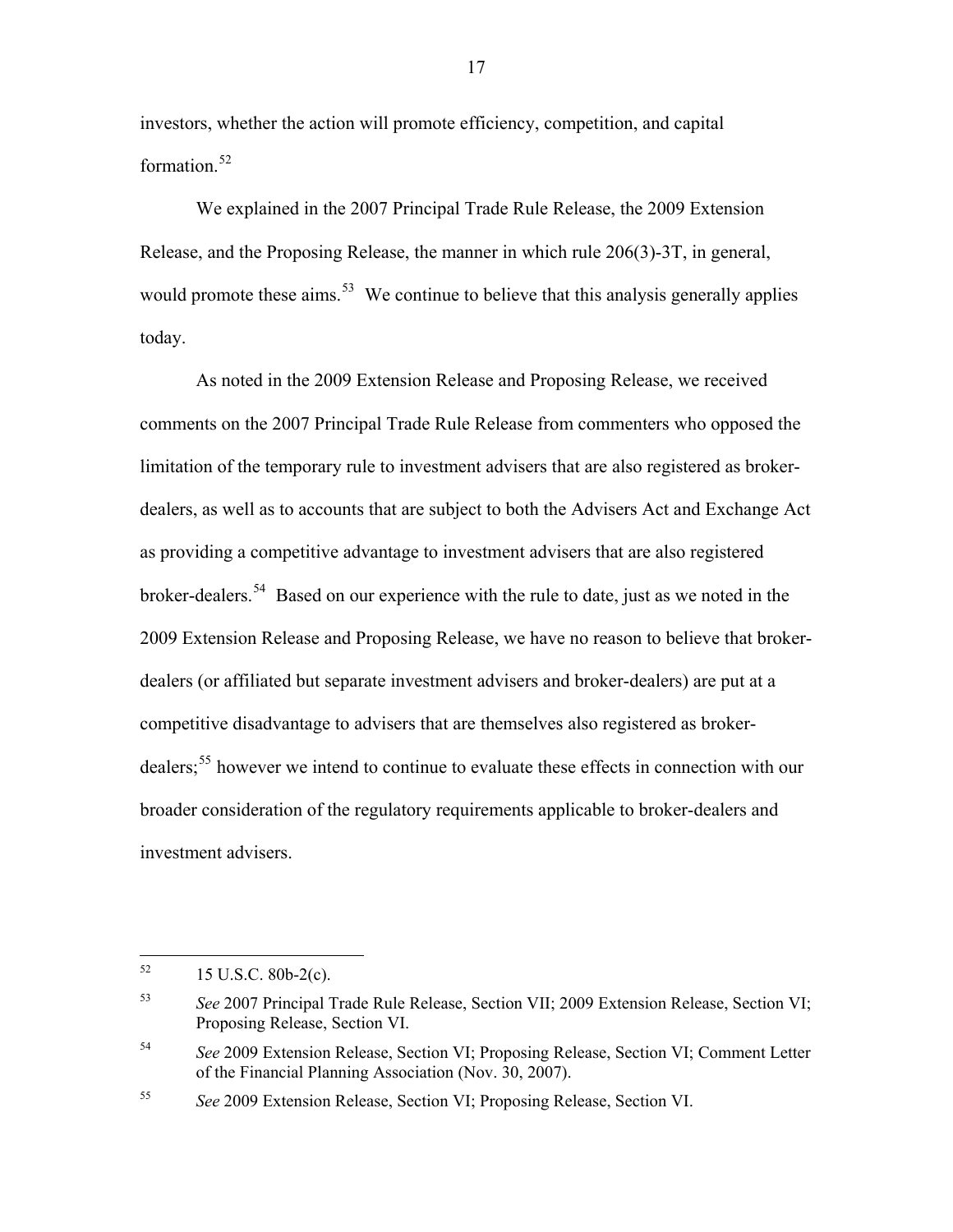We received one comment letter arguing that rule 206(3)-3T would impede capital formation because it would lead to "more numerous and more severe violations…of the trust placed by individual investors in their trusted investment adviser."<sup>[56](#page-17-0)</sup> While we share the view that numerous and severe violations of trust could theoretically impede capital formation, we have not seen any evidence that rule 206(3)-3T has caused this result. We also reiterate that, in addition to conducting a broader review, we will continue to consider any potential violations of the rule and take appropriate action as necessary.

## **VII. FINAL REGULATORY FLEXIBILITY ANALYSIS**

 The Commission has prepared the following Final Regulatory Flexibility Analysis ("FRFA") regarding the amendment to rule  $206(3)$ -3T in accordance with 5 U.S.C. 604. We prepared and included an Initial Regulatory Flexibility Analysis ("IRFA") in the Proposing Release.<sup>[57](#page-17-1)</sup>

#### **A. Need for the Rule Amendment**

We are adopting an amendment to rule 206(3)-3T to extend the rule for two years in its current form because we believe that it would be premature to require firms relying on the rule to restructure their operations and client relationships before we complete our study and our broader consideration of the regulatory requirements applicable to brokerdealers and investment advisers. The objective of the amendment to rule 206(3)-3T, as discussed above, is to permit firms currently relying on rule 206(3)-3T to limit the need to modify their operations and relationships on multiple occasions, both before and potentially after we complete our study and any related rulemaking.

<span id="page-17-0"></span><sup>56</sup> 56 *See* NAPFA Letter.

<span id="page-17-1"></span><sup>57</sup> *See* Proposing Release, Section VII.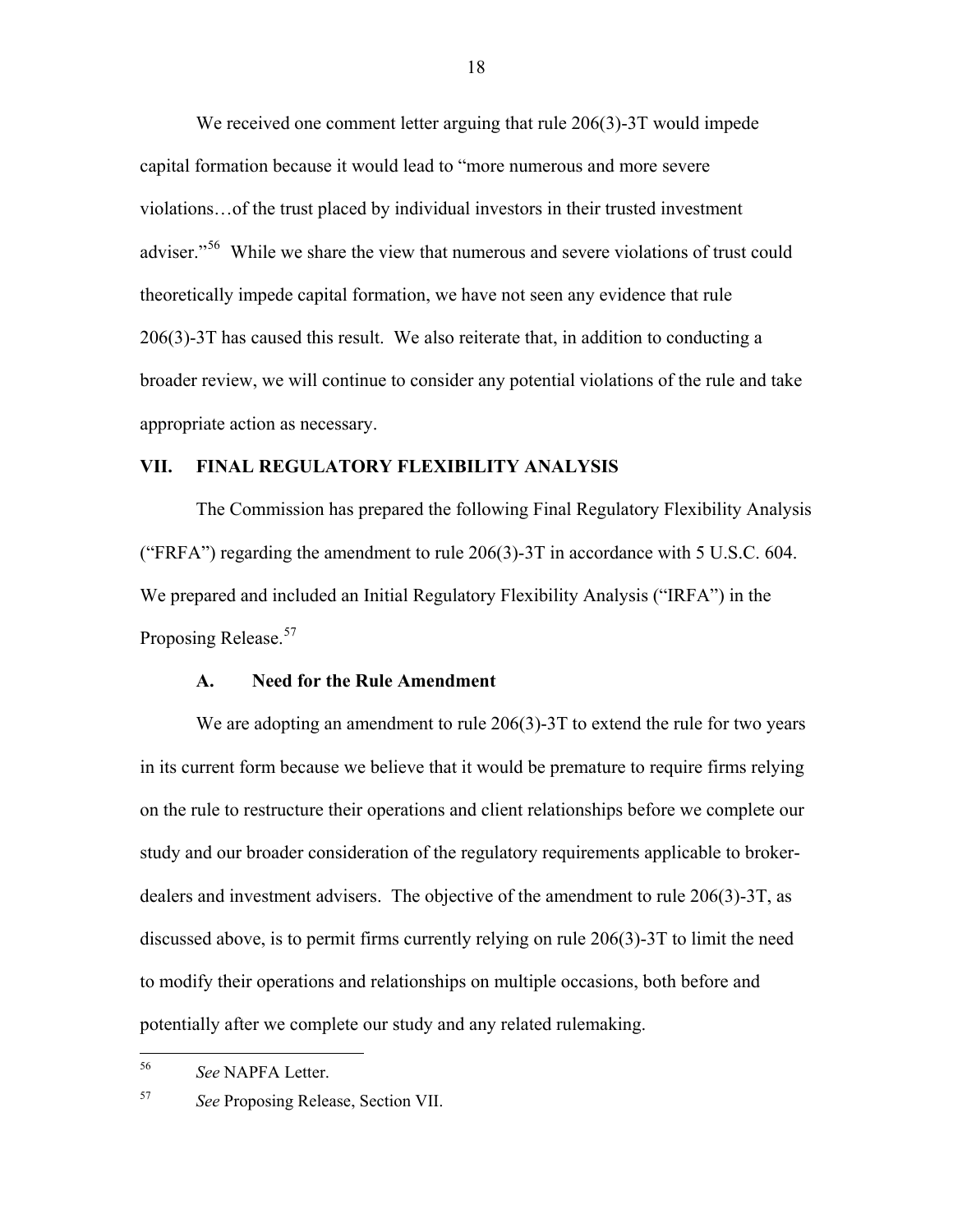We are amending rule 206(3)-3T pursuant to sections 206A and 211(a) of the Advisers Act [15 U.S.C. 80b-6a and 15 U.S.C. 80b-11(a)].

#### **B. Significant Issues Raised by Public Comments**

We received one comment letter related to our IRFA.<sup>[58](#page-18-0)</sup> The commenter stated that extending the rule temporarily, rather than permanently, would create uncertainty, thereby causing certain inefficiencies, particularly with regard to smaller firms.<sup>[59](#page-18-1)</sup> We recognize that a temporary rule, by nature, creates uncertainty, which in turn may generate costs and inefficiency, especially for smaller firms. However, as discussed above, we believe that a temporary extension of the rule is the most appropriate approach at this time while we conduct the study mandated by section 913 of the Dodd-Frank Act and consider more broadly the regulatory requirements applicable to broker-dealers and investment advisers.<sup>[60](#page-18-2)</sup>

## **C. Small Entities Subject to the Rule**

Rule 206(3)-3T is an alternative method of complying with Advisers Act section 206(3) and is available to all investment advisers that: (i) are registered as broker-dealers under the Exchange Act; and (ii) effect trades with clients directly or indirectly through a broker-dealer controlling, controlled by or under common control with the investment adviser, including small entities. Under Advisers Act rule 0-7, for purposes of the Regulatory Flexibility Act an investment adviser generally is a small entity if it: (i) has assets under management having a total value of less than \$25 million; (ii) did not have

<span id="page-18-0"></span><sup>58</sup> See Winslow, Evans & Crocker Letter.

<span id="page-18-1"></span><sup>59</sup> *See id*.

<span id="page-18-2"></span><sup>60</sup> *See* CFA Letter ("If, as we hope, more extensive revisions to the principal trading requirements are just around the corner, it would be unduly disruptive to abandon the existing system now absent evidence of significant harm to investors.").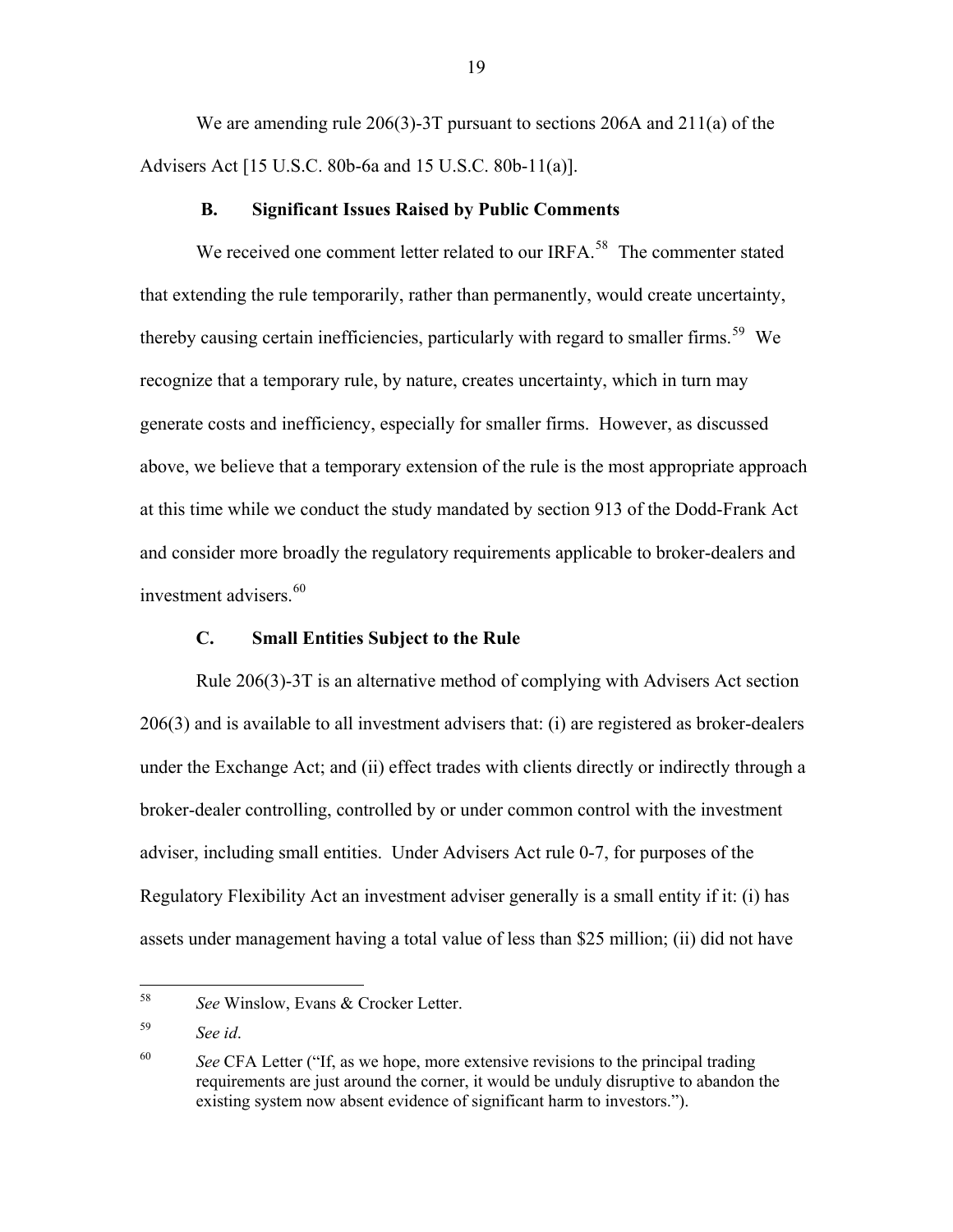total assets of \$5 million or more on the last day of its most recent fiscal year; and (iii) does not control, is not controlled by, and is not under common control with another investment adviser that has assets under management of \$25 million or more, or any person (other than a natural person) that had \$5 million or more on the last day of its most recent fiscal year.  $61$ 

As noted in the Proposing Release, we estimate that as of November 1, 2010, 680 SEC-registered investment advisers were small entities.<sup>[62](#page-19-1)</sup> As discussed in the 2007 Principal Trade Rule Release, we opted not to make the relief provided by rule 206(3)-3T available to all investment advisers, and instead have restricted it to investment advisers that also are registered as broker-dealers under the Exchange Act. $63$  We therefore estimate for purposes of this FRFA that 38 of these small entities (those that are both investment advisers and broker-dealers) could rely on rule  $206(3)$ -3T.<sup>[64](#page-19-3)</sup> We did not receive any comments on these estimates.

#### **D. Reporting, Recordkeeping, and other Compliance Requirements**

The provisions of rule 206(3)-3T impose certain reporting or recordkeeping requirements, and our amendment will extend the imposition of these requirements for an additional two years. The two-year extension will not alter these requirements.

Rule 206(3)-3T is designed to provide an alternative means of compliance with the requirements of section 206(3) of the Advisers Act. Investment advisers taking advantage of the rule with respect to non-discretionary advisory accounts are required to

<span id="page-19-0"></span><sup>61</sup> 61 *See* 17 CFR 275.0-7.

<span id="page-19-1"></span><sup>62</sup> IARD data as of November 1, 2010.

<span id="page-19-2"></span><sup>63</sup> *See* 2007 Principal Trade Rule Release, Section VIII.B.

<span id="page-19-3"></span><sup>&</sup>lt;sup>64</sup> IARD data as of November 1, 2010.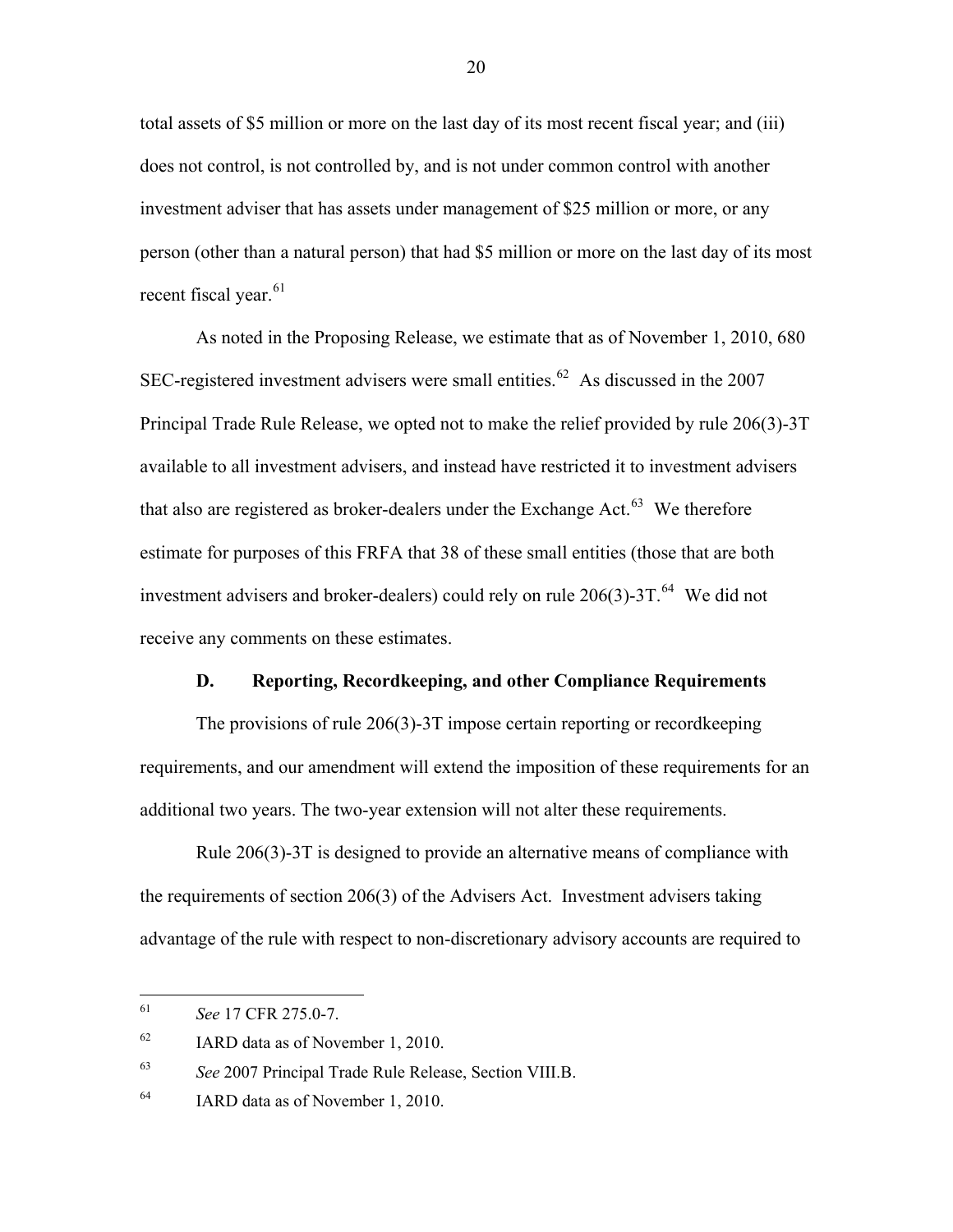make certain disclosures to clients on a prospective, transaction-by-transaction and annual basis.

Specifically, rule 206(3)-3T permits an adviser, with respect to a nondiscretionary advisory account, to comply with section 206(3) of the Advisers Act by, among other things: (i) making certain written disclosures; (ii) obtaining written, revocable consent from the client prospectively authorizing the adviser to enter into principal trades; (iii) making oral or written disclosure and obtaining the client's consent orally or in writing prior to the execution of each principal transaction; (iv) sending to the client confirmation statements for each principal trade that disclose the capacity in which the adviser has acted and indicating that the client consented to the transaction; and  $(v)$ delivering to the client an annual report itemizing the principal transactions. Advisers are already required to communicate the content of many of the disclosures pursuant to their fiduciary obligations to clients. Other disclosures are already required by rules applicable to broker-dealers.

Our amendment will only extend the rule for two years in its current form. Advisers currently relying on the rule already should be making the disclosures described above.

## **E. Agency Action to Minimize Effect on Small Entities**

The Regulatory Flexibility Act directs us to consider significant alternatives that would accomplish our stated objective, while minimizing any significant adverse impact on small entities.[65](#page-20-0) Alternatives in this category would include: (i) establishing different compliance or reporting standards or timetables that take into account the resources

<span id="page-20-0"></span>65 65 *See* 5 U.S.C. 603(c).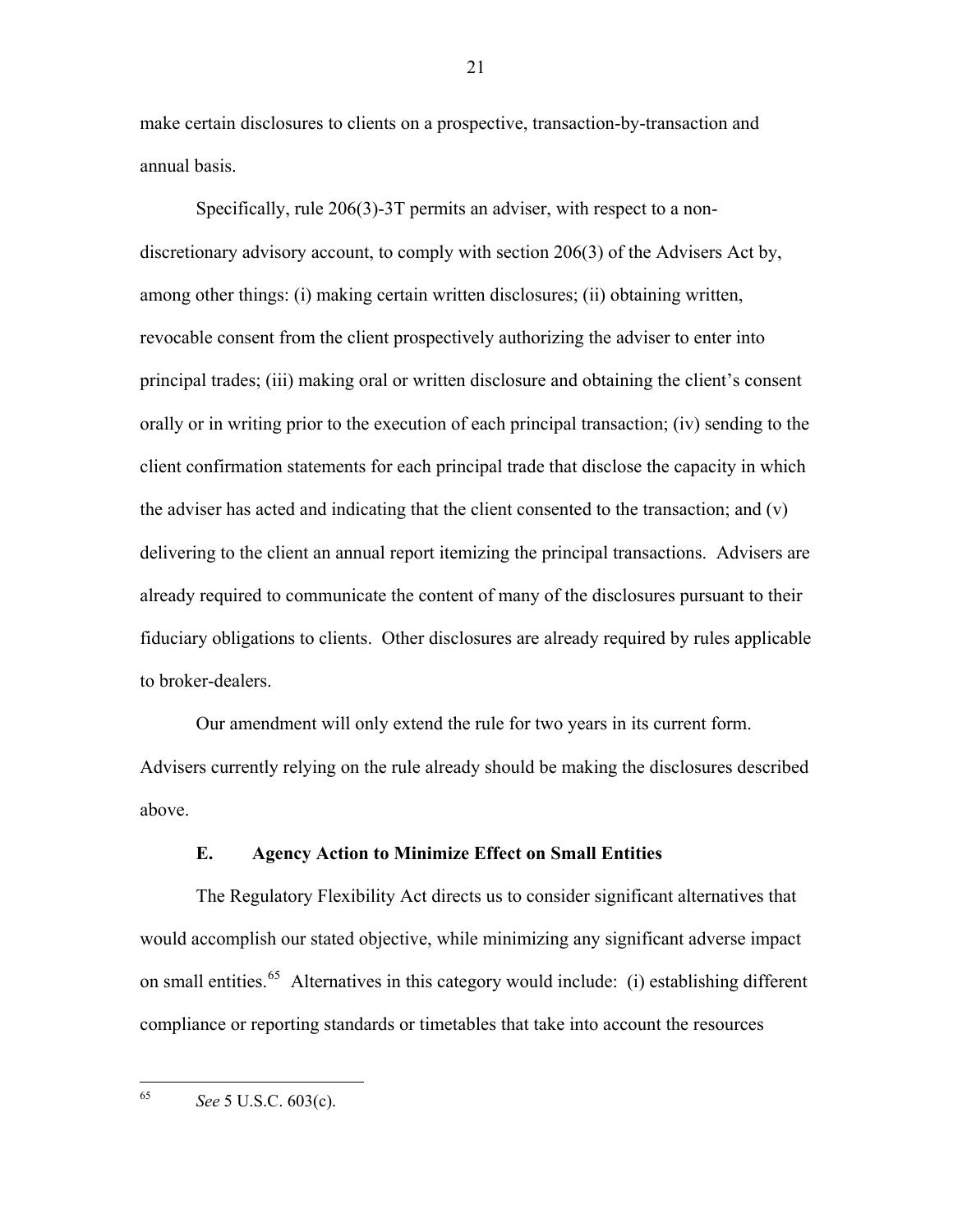available to small entities; (ii) clarifying, consolidating, or simplifying compliance requirements under the rule for small entities; (iii) using performance rather than design standards; and (iv) exempting small entities from coverage of the rule, or any part of the rule.

We believe that special compliance or reporting requirements or timetables for small entities, or an exemption from coverage for small entities, may create the risk that the investors who are advised by and effect securities transactions through such small entities would not receive adequate disclosure. Moreover, different disclosure requirements could create investor confusion if it creates the impression that small investment advisers have different conflicts of interest with their advisory clients in connection with principal trading than larger investment advisers. We believe, therefore, that it is important for the disclosure protections required by the rule to be provided to advisory clients by all advisers, not just those that are not considered small entities. Further consolidation or simplification of the rule for investment advisers that are small entities would be inconsistent with the Commission's goals of fostering investor protection.

We have endeavored through rule 206(3)-3T to minimize the regulatory burden on all investment advisers eligible to rely on the rule, including small entities, while meeting our regulatory objectives. It was our goal to ensure that eligible small entities may benefit from the Commission's approach to the new rule to the same degree as other eligible advisers. The condition that advisers seeking to rely on the rule must also be registered as broker-dealers and that each account with respect to which an adviser seeks to rely on the rule must be a brokerage account subject to the Exchange Act, and the rules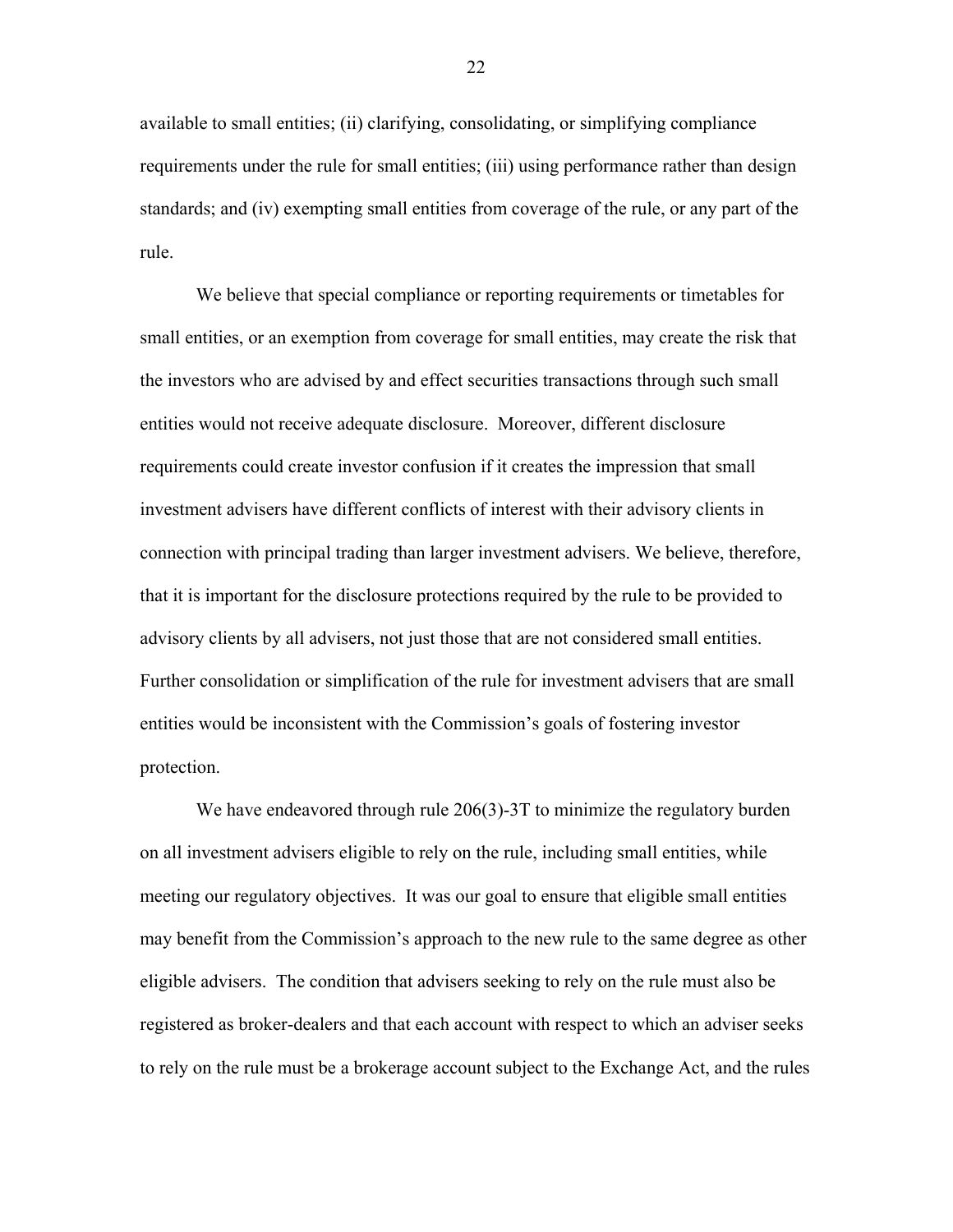thereunder, and the rules of the self-regulatory organization(s) of which it is a member, reflect what we believe is an important element of our balancing between easing regulatory burdens (by affording advisers an alternative means of compliance with section 206(3) of the Act) and meeting our investor protection objectives.<sup>[66](#page-22-0)</sup> Finally, we do not consider using performance rather than design standards to be consistent with our statutory mandate of investor protection in the present context.

# **VIII. STATUTORY AUTHORITY**

The Commission is amending rule 206(3)-3T pursuant to sections 206A and

211(a) of the Advisers Act.

# **LIST OF SUBJECTS IN 17 CFR PART 275**

Investment advisers, Reporting and recordkeeping requirements.

### **TEXT OF RULE AMENDMENT**

For the reasons set out in the preamble, Title 17, Chapter II of the Code of Federal

Regulations is amended as follows.

# **PART 275 -- RULES AND REGULATIONS, INVESTMENT ADVISERS ACT OF 1940**

1. The authority citation for Part 275 continues to read in part as follows:

 **Authority:** 15 U.S.C. 80b-2(a)(11)(G), 80b-2(a)(17), 80b-3, 80b-4, 80b-4a,

80b-6(4), 80b-6a, and 80b-11, unless otherwise noted.

\* \* \* \* \*

<span id="page-22-0"></span><sup>66</sup> 66 *See* 2007 Principal Trade Rule Release, Section II.B.7 (noting commenters that objected to this condition as disadvantaging small broker-dealers (or affiliated but separate investment advisers and broker-dealers)).